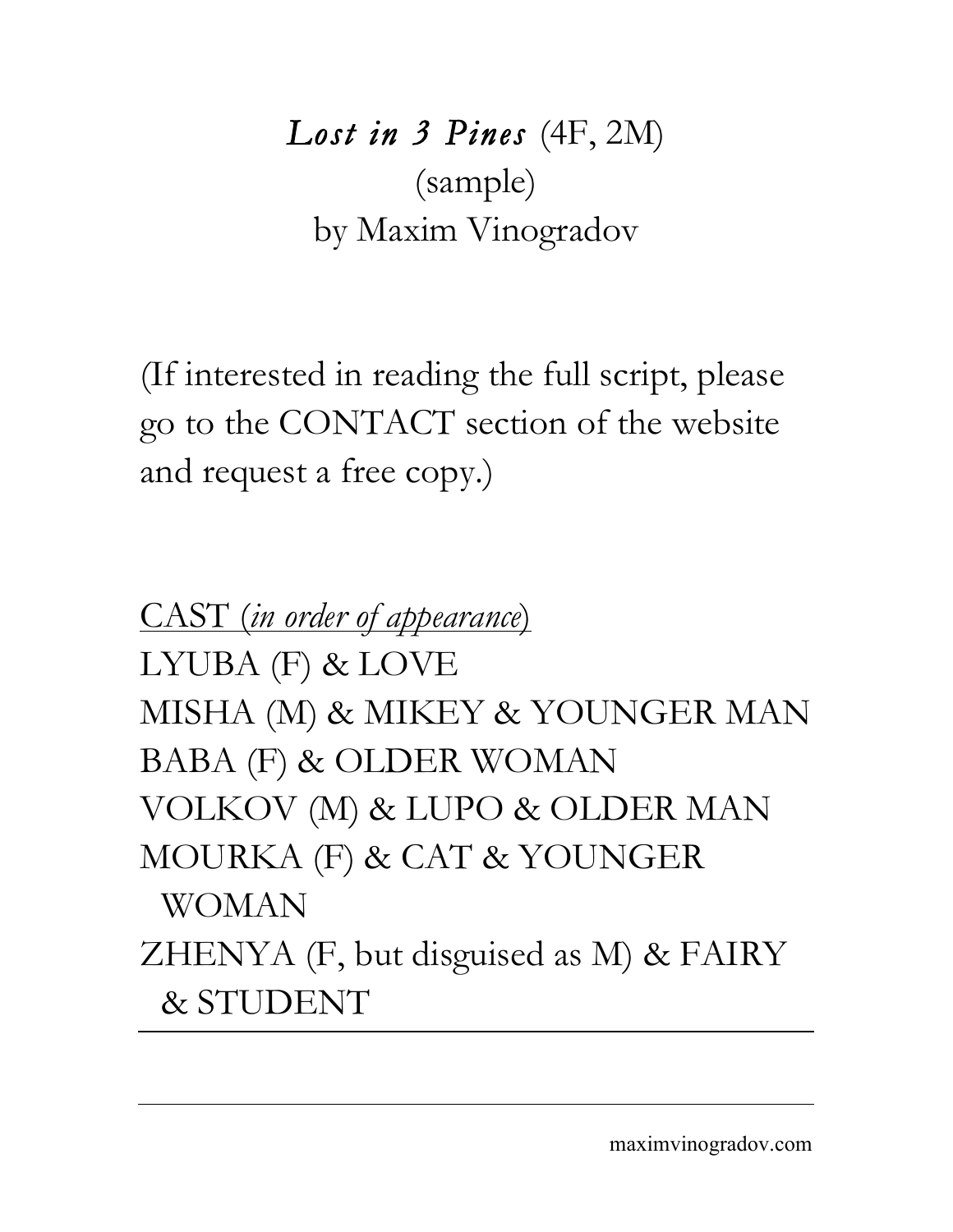All alterations to gender or age are not only permitted but celebrated.

Stage directions are to be entirely ignored. Shred them. Cook them. Eat them with marinara. For crying out loud, one of them is "*Slowly purple*." Lines should be tailored to suit actors. Improvisations and ad-libs are encouraged. If the lights, set, props, etc., written here are not to your liking, happily explore. This play now belongs to you.

If you produce this play with at least half a cast of non-male actors, at least half a cast of actors of color, and have a seat occupancy of 50 or less, please inquire about having your rights' fees waived by the playwright.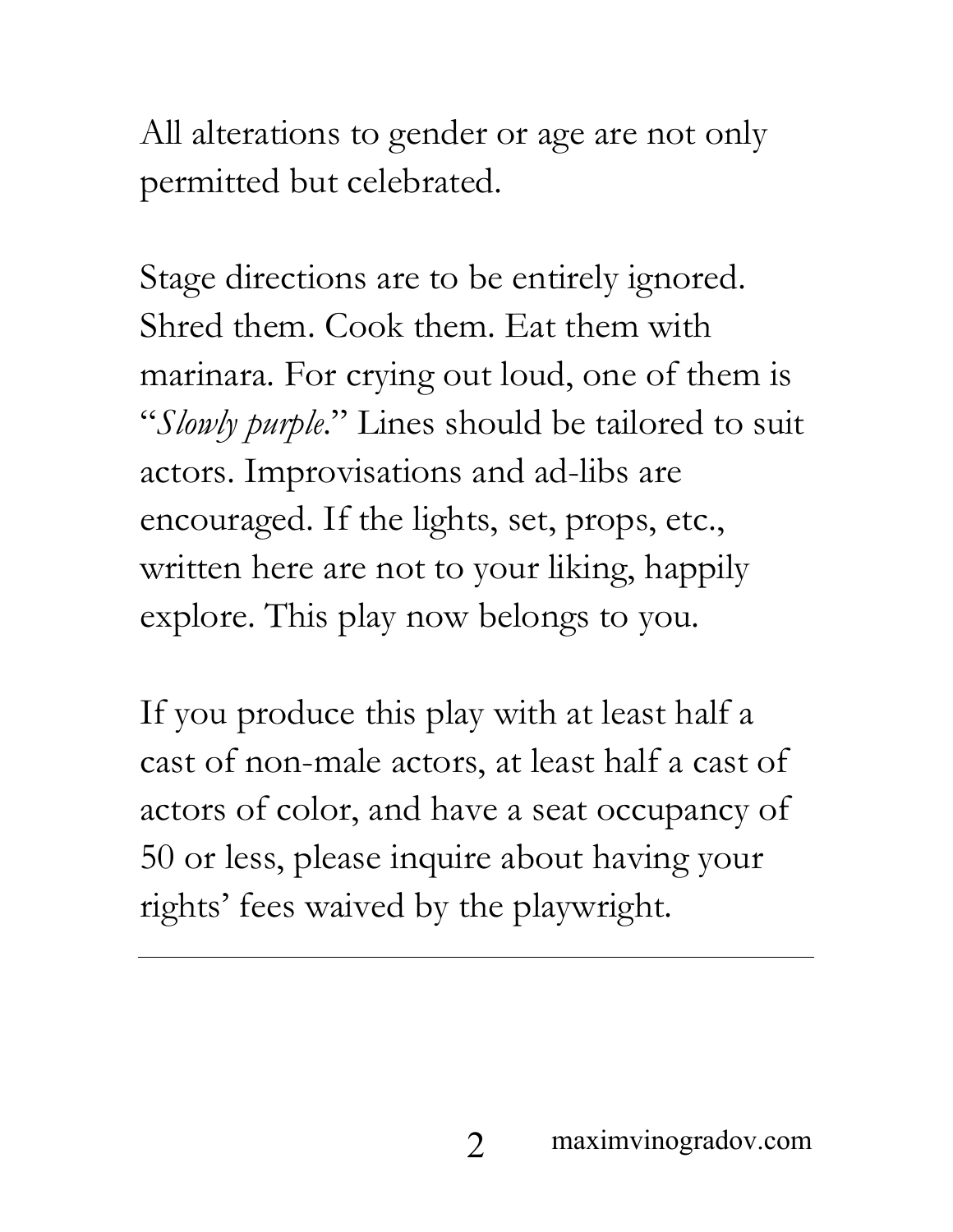## **ACT I**

*There isn't a set. Six spots light up, resembling the inside of a kitchen oven, revealing LYUBA standing in one of the lights. She exhaustedly smiles into the black abyss. MISHA enters in another light, fixing his bowtie as if there's a mirror.*

MISHA. Have you made up your mind? (*beat*) Could you at least entertain it? I've never heard of Volkov inviting a single person to dinner—ever.

LYUBA. You must be a very special man, Misha.

MISHA. There's no need for all that. Tak. How do I do this…? I am sure there's a bunny involved…

LYUBA. Don't tighten that.

MISHA. Doesn't that look right? I didn't know whether I should double knot it. Tak, Lyuba, I don't see what the big problem would be. Do you not like Mr. Volkov? LYUBA. I like him very much.

MISHA. Do you not like me having a job?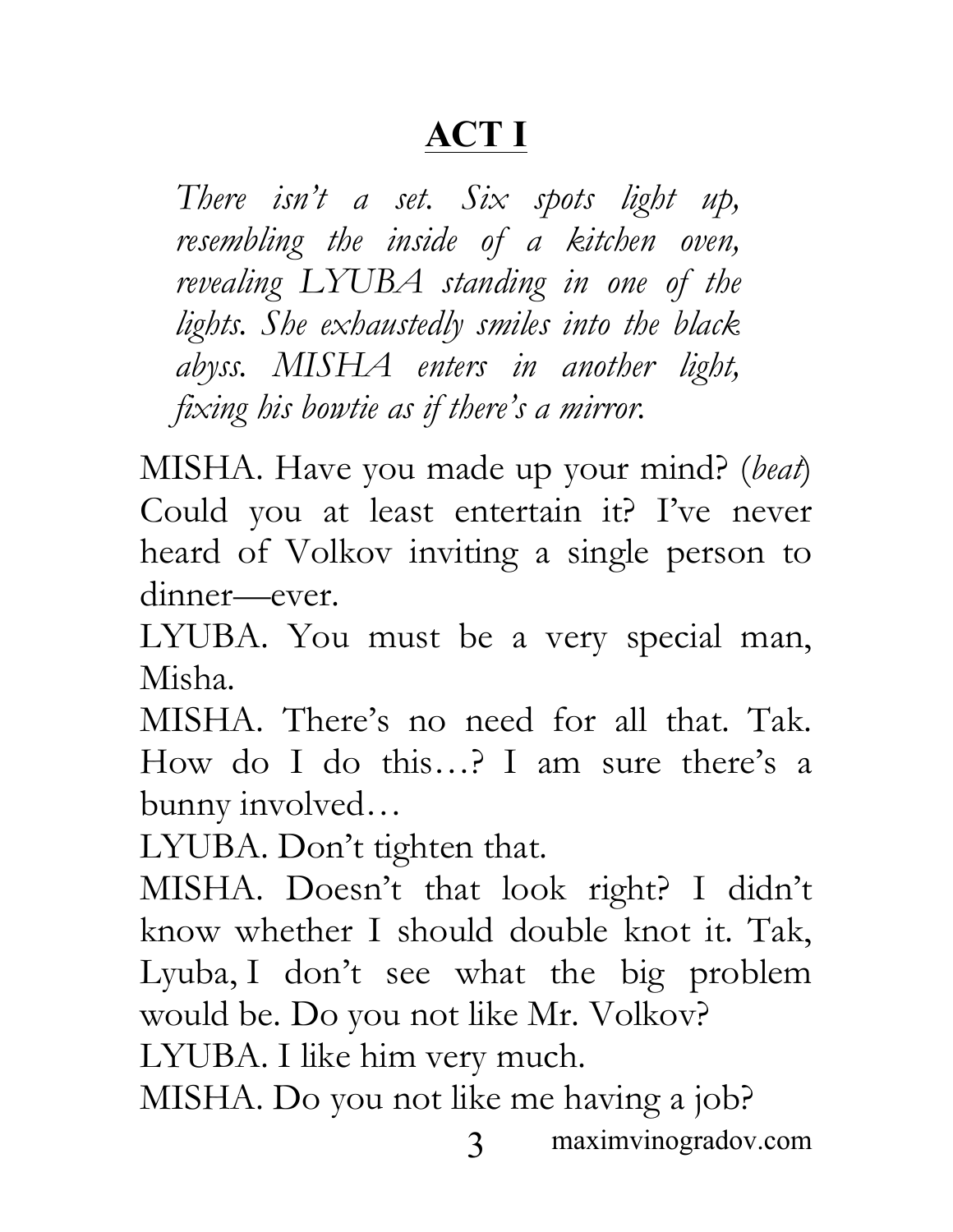LYUBA. I loathe it entirely. MISHA. Do you like me?

*LYUBA reaches forward and pantomimes tying the tie from a distance.*

LYUBA. More than Mr. Volkov.

MISHA. Oh, that's a pretty girl. We'll be leaving at quarter to six, then.

LYUBA. What shall I wear?

MISHA. That's fine. Oh, right! And, Lyuba? If my mother stops by, please be sure to find her medicine. She called about it and I think something's quite off.

LYUBA. Oh?

MISHA. (*exiting into the darkness*) The lights aren't on the attic.

LYUBA. I couldn't possibly imagine what that's like.

BABA. (*entering in her own light*) Misha! Mishugina, are you there? Oh, Lyuba! Have you seen Misha?

LYUBA. Misha, my husband?

BABA. Yes.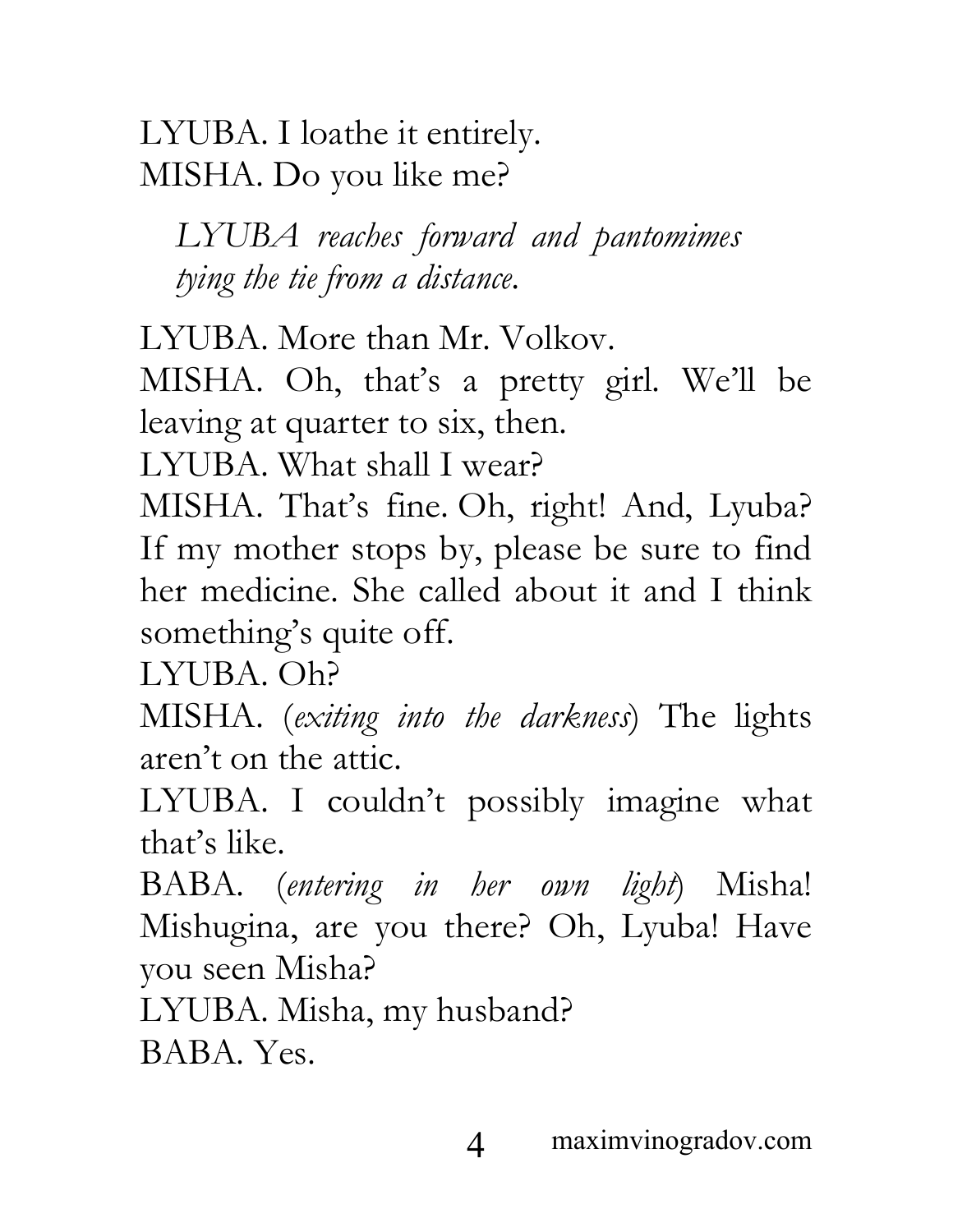LYUBA. I haven't. Have you checked the oven?

BABA. The oven?

LYUBA. Yes, Baba Visapurika. The oven. I think he went to the back of it. Could you be a dear and check?

BABA. Are you all right, dearie?

LYUBA. No.

BABA. I needed something from him.

LYUBA. What was it?

BABA. Oh, I can't remember what. But I remember it was urgent.

LYUBA. Oh?

BABA. Yes. Very much so.

LYUBA. (*beat*) Was it medicine, Baba Visapurika?

BABA. Oy! Yes! Yes, it was! Do you know where he put it?

LYUBA. Back of the oven.

BABA. Really?

LYUBA. No.

BABA. Well, where is—?

LYUBA. Cabinet near the icebox.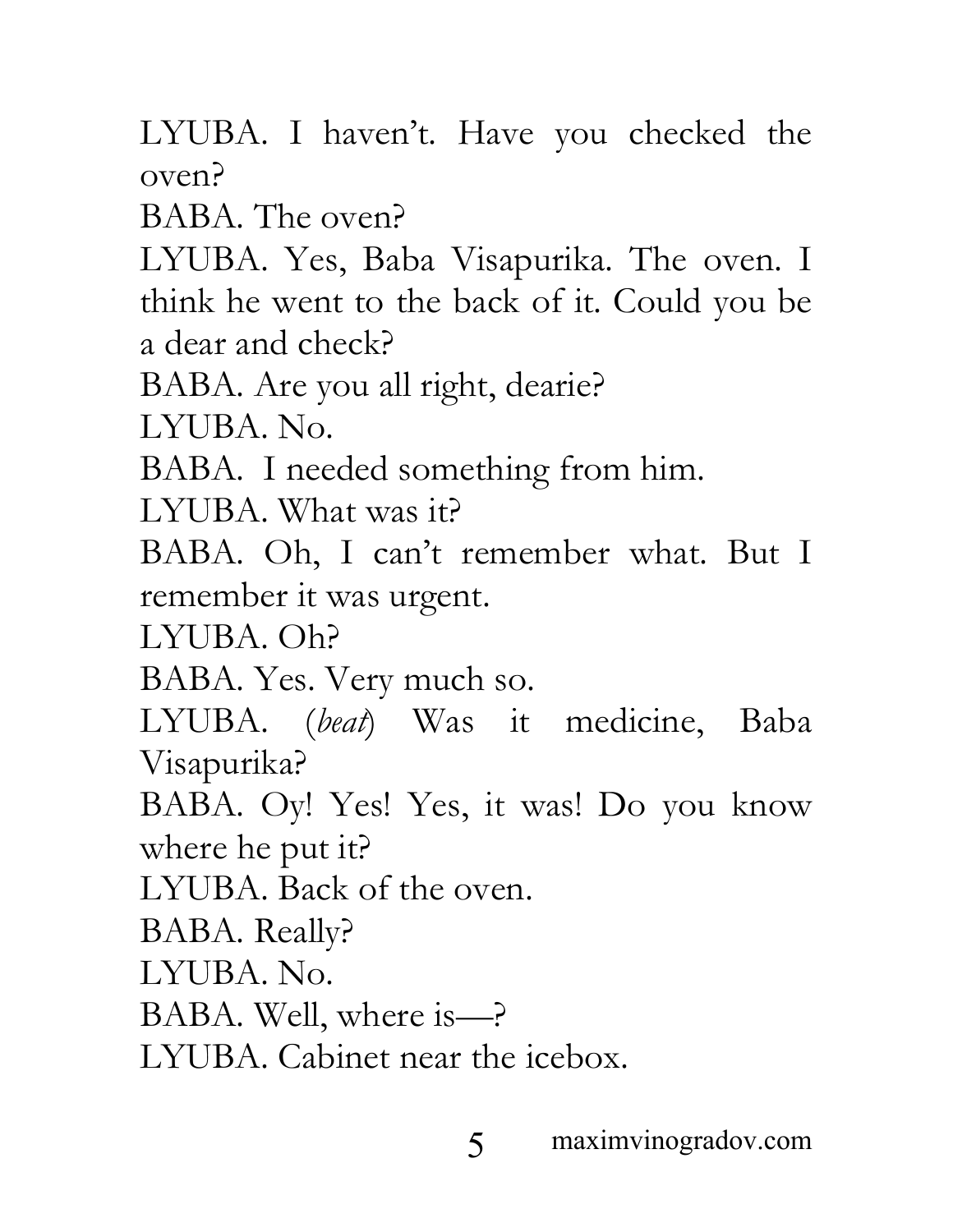6 maximvinogradov.com BABA. (*pantomiming searching in front of herself*) It's not in this one. LYUBA. So, not that one. BABA. Yes, but which one? LYUBA. There are two cabinets. BABA. Which one? LYUBA. Not that one. BABA. Oy! (*procuring a real pill bottle*) Here it is! It was in the other cabinet! LYUBA. Yes. What an adventure. BABA. (*exiting*) Ha! Oh, no, dear! I am past my point for adventures! LYUBA. Yes… MISHA. (*entering*) Lyuba! Was that mother? LYUBA. Your mother, Baba Visapurika? MISHA. Yes. LYUBA. Yes. MISHA. Where did she go? LYUBA. The oven. MISHA. Really? LYUBA. No. MISHA. Good. Are you ready to go? LYUBA. To the oven? MISHA. No, to the Volkov's.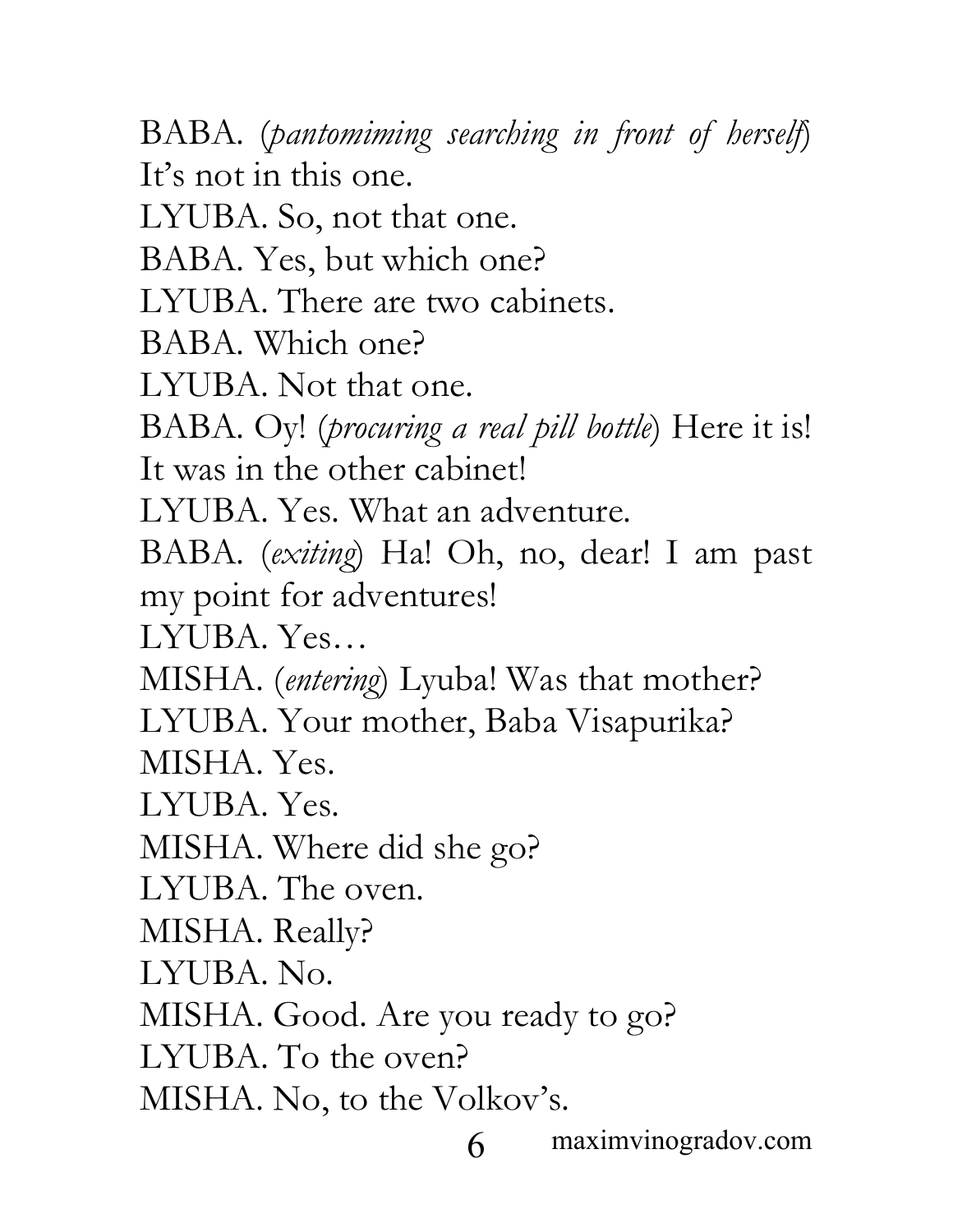LYUBA. Misha, to be frank, I'm feeling a bit—

VOLKOV. (*entering in his own light*) Misha Sharik! Misha Sharik, tell me about the copy. MISHA. Well, I had my copy editor do that. VOLKOV. Oh! Then, tell me about the color scheme!

MISHA. Red.

VOLKOV. Brilliant! A spectacle of a color! Tell me about our model.

MISHA. She's young.

VOLKOV. You, my friend, will do great things. Now, now, this is your wife!

MISHA. Yes. This is Lyuba.

VOLKOV. How do you do?

LYUBA. I don't.

MISHA. You have a lovely home, Mr. Volkov.

VOLKOV. Splendid! The Mrs. shall be down shortly. Lyuba, are you a fan of duck?

MISHA. She adores it.

VOLKOV. Splendid! Mourka, could you come down here a moment?

7 maximvinogradov.com MOURKA. (*entering in her own light*) Yes, dear?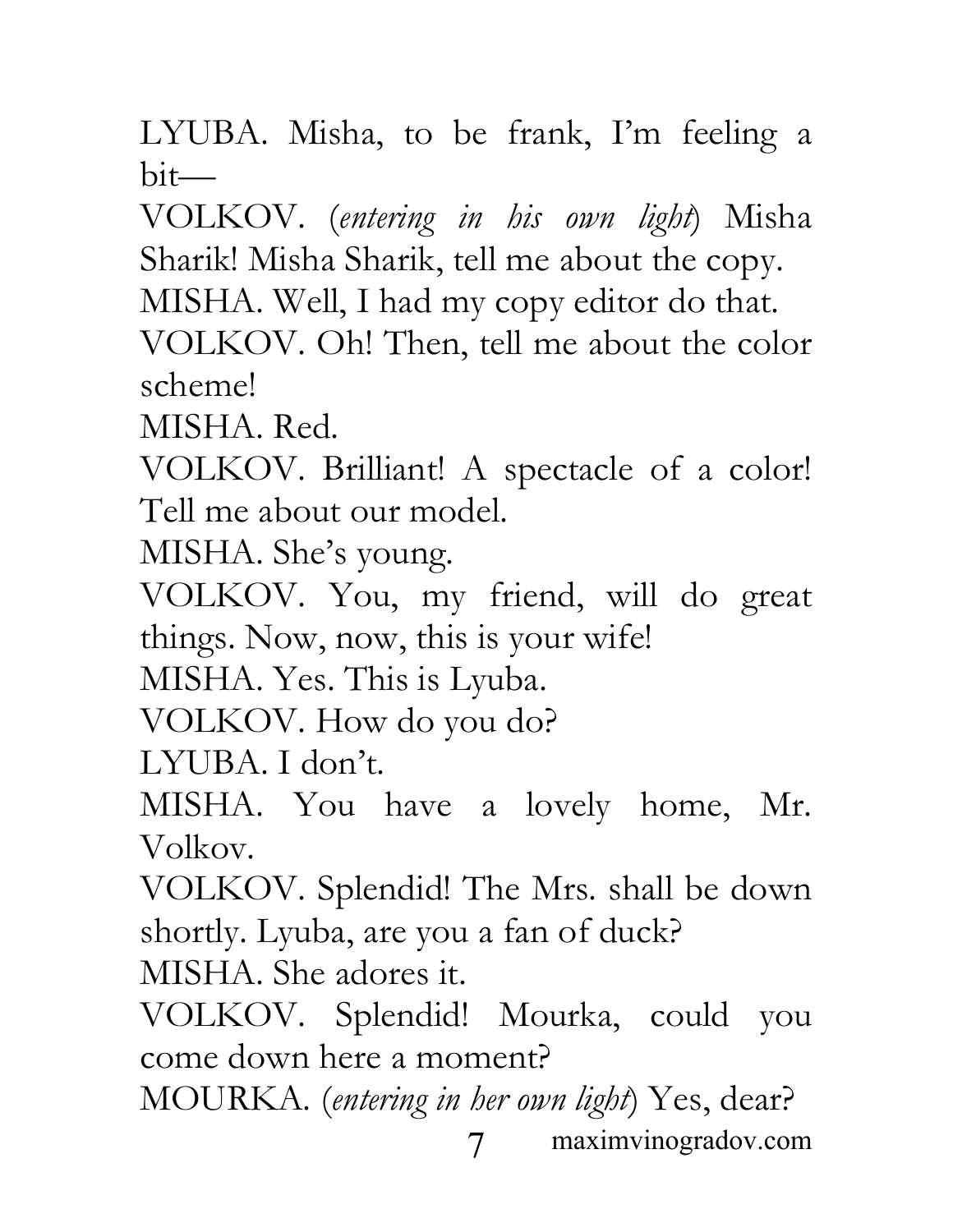VOLKOV. How soon until the duck is ready? MOURKA. Presently.

VOLKOV. Splendid! Lyuba, perhaps you could lend my wife a hand while I chewed your husband's ear.

MISHA. (*exiting with VOLKOV*) Lead the way.

MOURKA. Where do you summer?

LYUBA. A very dry place.

MOURKA. It sounds lovely.

LYUBA. Oh, no it's dreadful. It's full of hot air and sometimes light.

MOURKA. It sounds like an oven!

LYUBA. Mourka, may I ask you something? MOURKA. If you wish.

LYUBA. Do you ever feel like… like you're in an oven?

MOURKA. Like where you summer?

LYUBA. Mourka, I don't summer in an oven now answer the question.

MOURKA. Well, perhaps if you were to elaborate.

8 maximvinogradov.com LYUBA. It's a metaphor, Mourka. When I was eighteen I was sent to an oven and the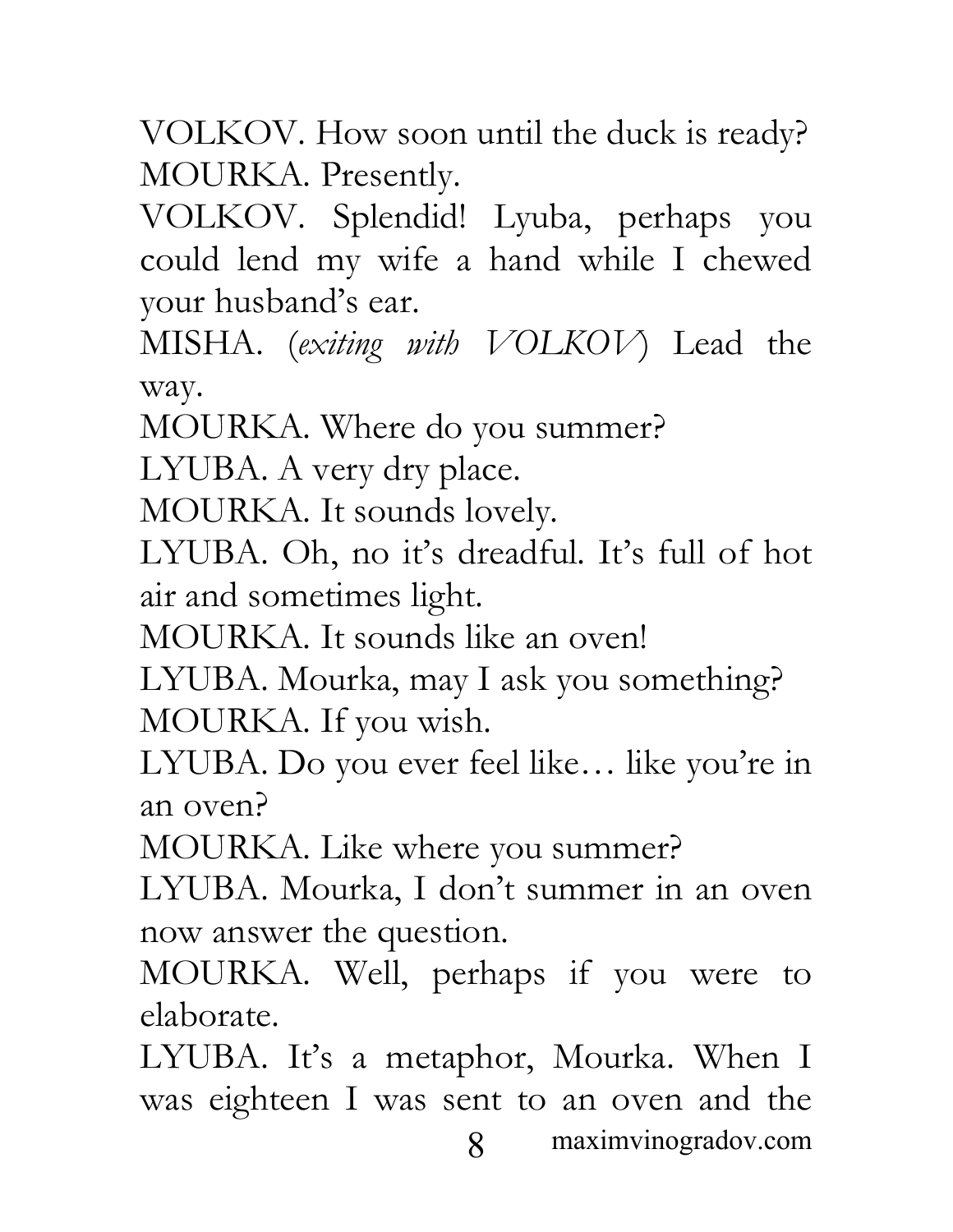door shut behind me. I am suffocating in that oven. I don't like it here. It's stuffy and small and dry.

MOURKA. But, you are in my home.

LYUBA. Yes.

MOURKA. My home is not an oven.

LYUBA. You're right. This was my mistake.

MOURKA. Oh, do not fret. I could understand how the mistake was made. For you see, they are both square.

LYUBA. Mourka, do you think you're in control of your life?

MOURKA. But, of course not! My life is in the hands of our Lord!

LYUBA. Besides that.

MOURKA. Oh, then sure.

LYUBA. What are you in control of?

MOURKA. I decide the side dishes.

LYUBA. Come again?

MOURKA. When my husband decided that tonight we would have duck, I was in control of deciding our side dish. (*beat*) We're having green beans.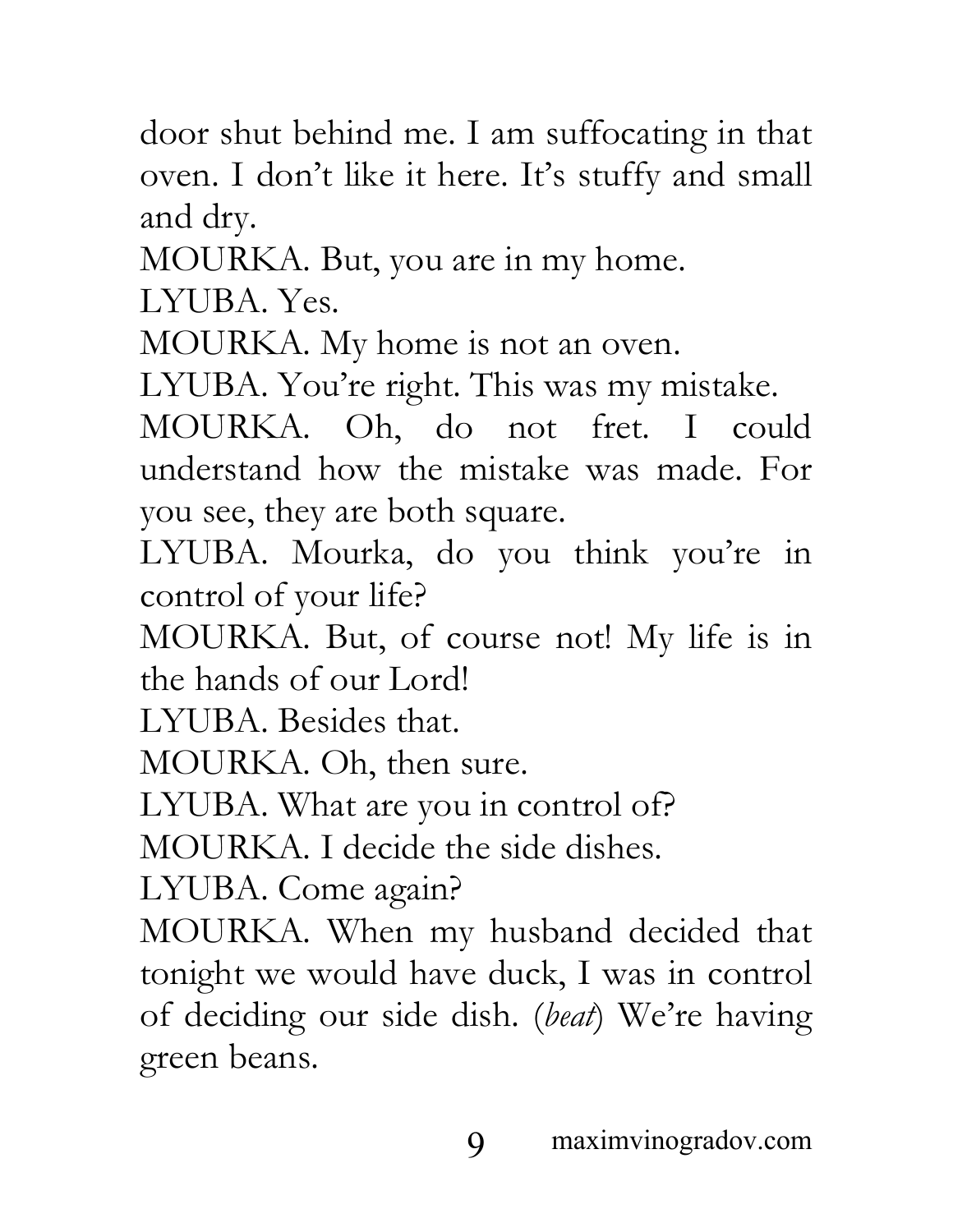VOLKOV. (*entering*) But, of course! You can't have an ad without its font!

MISHA. (*entering*) Very acute, sir! I'll have to write that down!

VOLKOV. Very good—be sure to credit it! Mourka, has the duck been prepared?

MOURKA. Presently.

VOLKOV. Splendid!

LYUBA. Misha…

MISHA. Yes?

LYUBA. I don't think I can partake in tonight's festivities.

MISHA. But, of course you will!

LYUBA. My stomach isn't in the right place. I think I'd better go home.

MISHA. I'm no botanist, but I don't think that's possible.

LYUBA. Yes, but—I'm sorry, what?

MISHA. We're having duck!

VOLKOV. You adore duck!

ZHENYA. (*entering in her own light*) Are we having duck tonight?

VOLKOV. Yes, we are!

MOURKA. With green beans!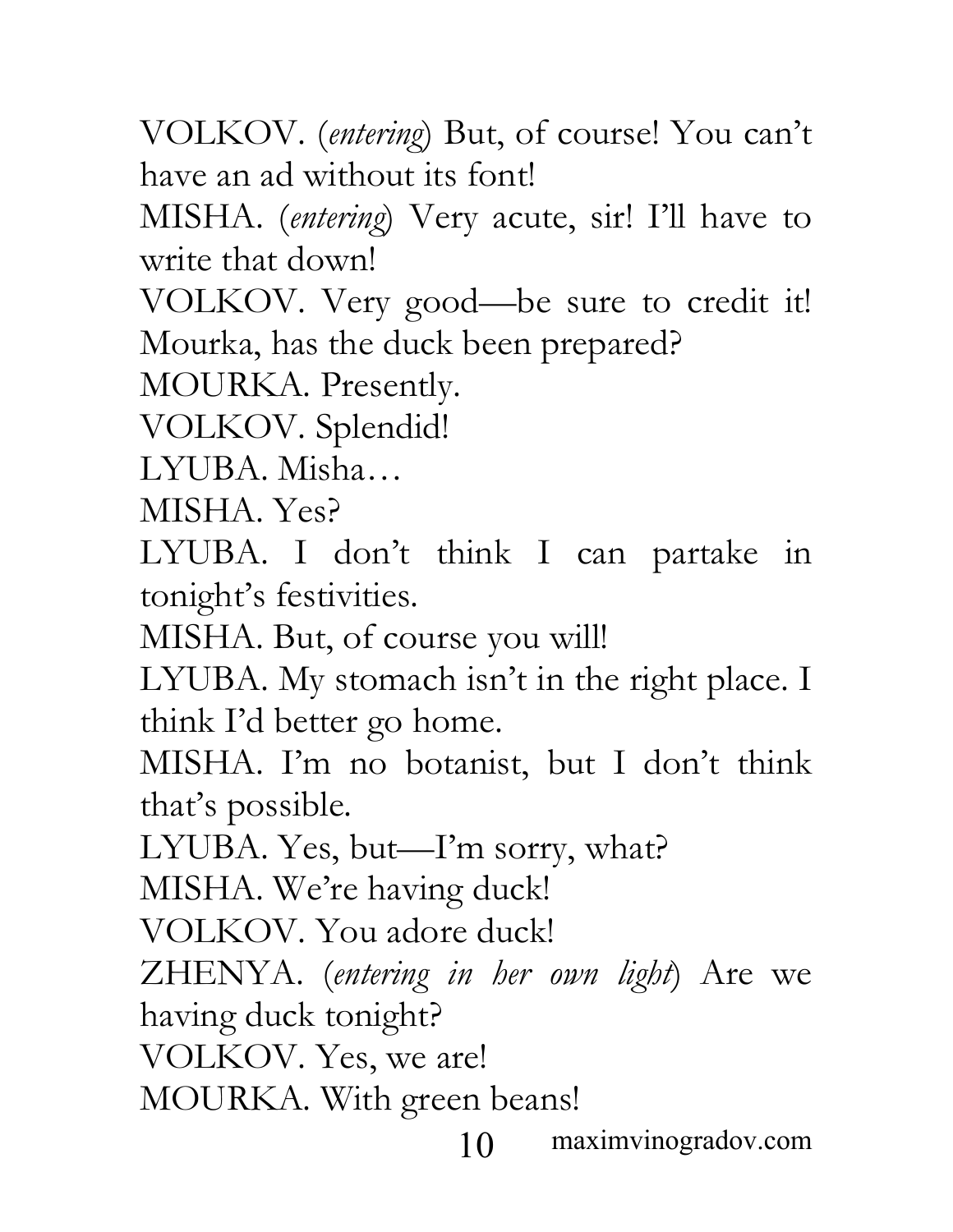LYUBA. Wait… (*re: ZHENYA*) Mr. Volkov, I apologize, who is this?

VOLKOV. This is Zhenya Evgenievich Onegin. He's been living with us for a while. He's a student! Studying—

ZHENYA. History. I'm working on a thesis at the moment on the disappearance of the Grand Duchess Anastasia—and the cultural significance of the fact that we search for her. Duck sounds delightful!

VOLKOV. Well, the more for us! Lyuba here has misplaced her stomach!

LYUBA. No, no, it's back. Hi!

ZHENYA. How do you do?

LYUBA. Dandy! I'm Lyuba!

MISHA. I'm Misha Ivanovich Sharikov.

MOURKA. Mourka.

ZHENYA. Misha, what do you do?

MISHA. Advertising!

ZHENYA. Fascinating. And you, Lyuba?

LYUBA. Pardon?

ZHENYA. What do you do?

LYUBA. What do I…? I'm sorry; I don't understand the question.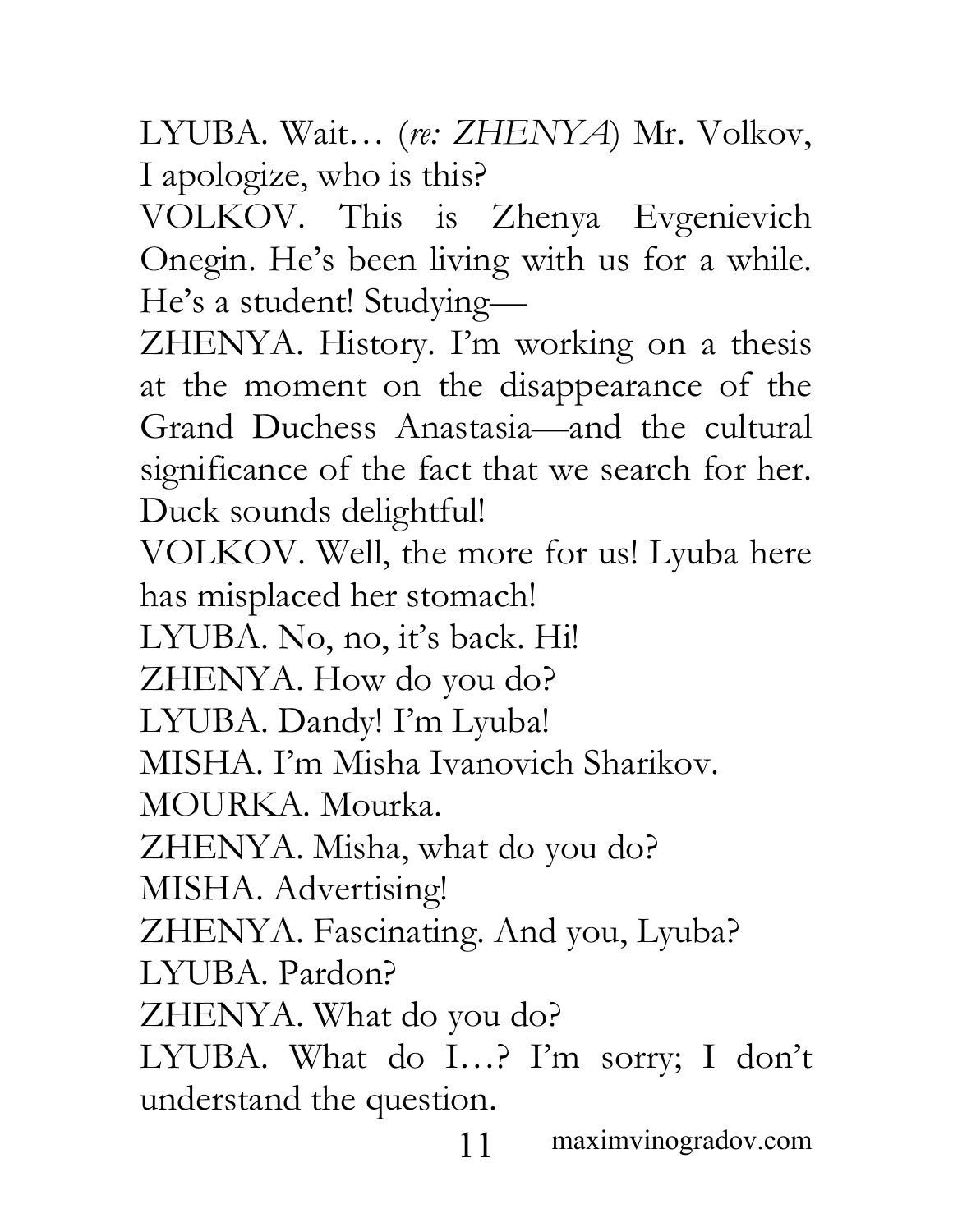ZHENYA. I mean… No, I meant what I said. What do you do?

LYUBA. Oh! Yes! I… cook things.

ZHENYA. Ah, you're in gastronomy!

LYUBA. Gas…? No, I mean for our children I cook things. Well, I mean I will when we have children. If we have children. I cook things for my husband. And me. I also eat.

ZHENYA. Yes, I wasn't referring to that. LYUBA. Um… I, uh… Well, I clean?

ZHENYA. No, dear! You're confused! I meant what do you do for a living? But— LYUBA. For a…?

MISHA. Is this some type of academic game? VOLKOV. Yes, because this is pretty batty to me right now!

ZHENYA. No, I was making small talk about professions! For example, I am a student.

VOLKOV. I am in advertising.

MISHA. I, too, am in advertising.

MOURKA. (*beat*) Mourka.

ZHENYA. And you, Lyuba: I asked your profession, but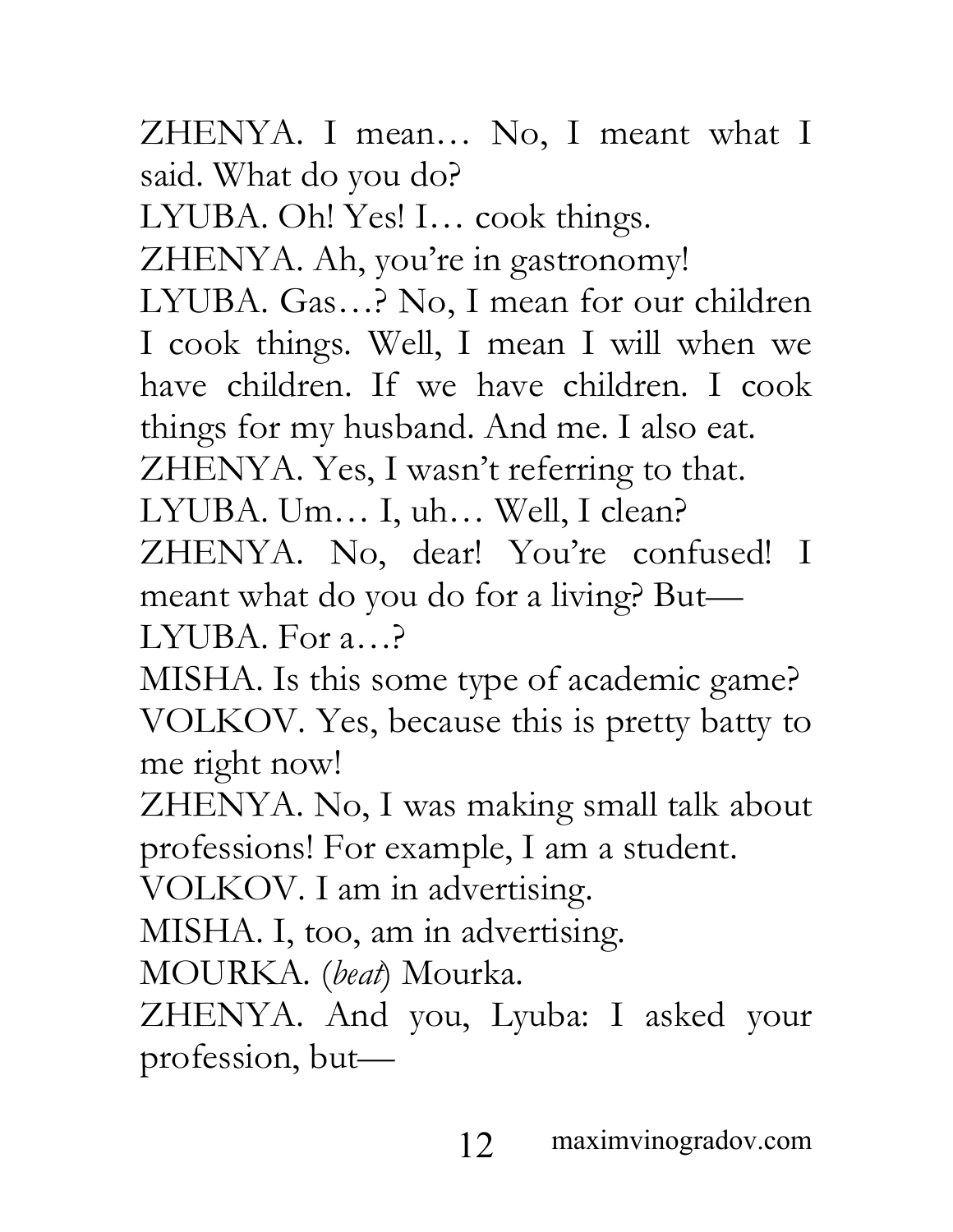VOLKOV. Why, what an academic idea that is!

ZHENYA. There isn't a drop of schooling in this! I'm sorry. I forget sometimes the crowd I'm in. Forget the question.

VOLKOV. What a fascinating idea.

MISHA. Do you see an ad, sir?

VOLKOV. Perhaps… Mourka, the men shall retreat for a moment to discuss what kind of ad for which I might use this fascinating idea.

MOURKA. (*exiting*) I'll go touch the duck!

VOLKOV. Splendid! Come, Misha Sharik!

ZHENYA. It actually is fascinating! Might I say, starting with historical uses of—

VOLKOV. Ha! What a clever boy he is! The student assisting in the advertisement! Comedy!

ZHENYA. I—yes—I'm being funny—but also, I'm top in my class in historical uses  $of$ —

VOLKOV. (*exiting with MISHA*) Come, Misha Sharik! Before the idea has fled!

ZHENYA. Yes, but, don't you want…?! But…!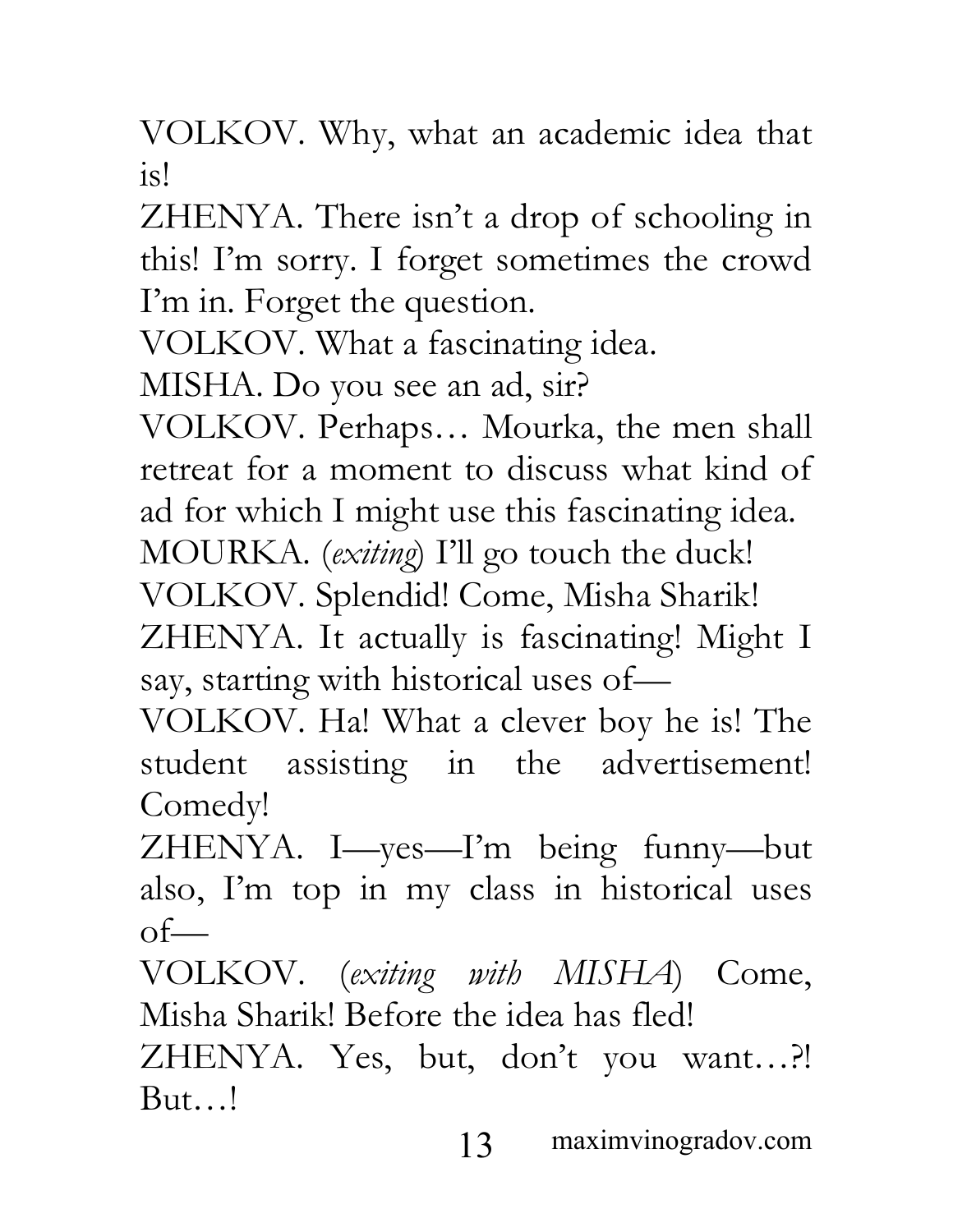LYUBA. If you don't mind, Mr. Zhenya, can we discuss this idea a bit further?

ZHENYA. What? Look, what are you people rambling about? I only asked what you did for a living!

LYUBA. Yes, that idea! Mr. Zhenya, where are you from?

ZHENYA. Further than I thought!

LYUBA. Yes, but where?

ZHENYA. Tak, I only asked about your profession—I didn't mean to inspire another revolution!

LYUBA. Yes, but I want to answer the question! You see, I don't ever get asked interesting questions and I'm disappointed in being unable to answer your question and now my tongue is kind of swelling when I'm speaking to you so it's difficult to speak and it's also significantly warmer than it was a few—

ZHENYA. Tak! My question was invalid for you. I didn't mean to ask what you did.

14 maximvinogradov.com LYUBA. Well… But I do things! I make people. Little ones. But, they grow. Well,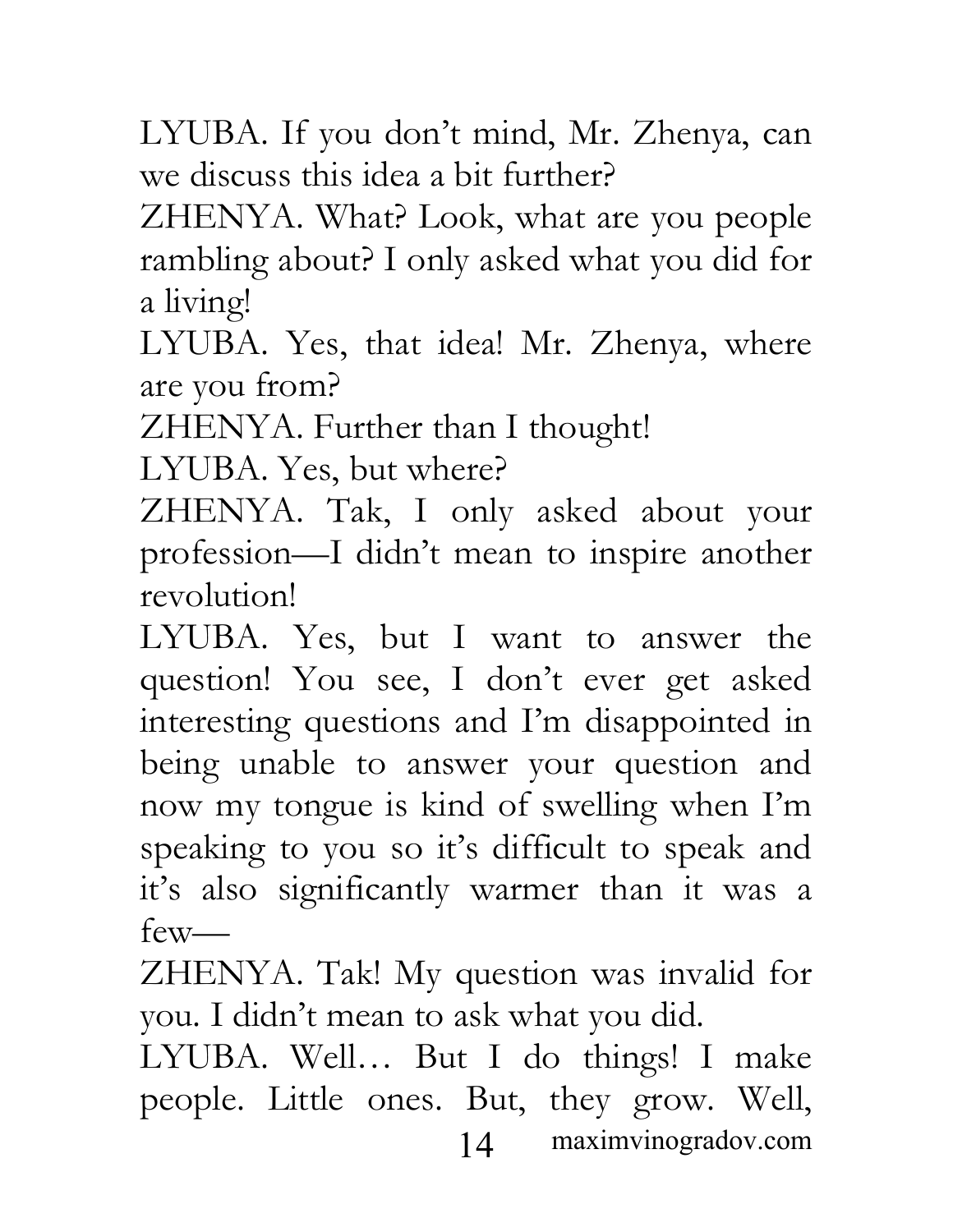truthfully I haven't made any yet. But, I'm pretty sure I can—

ZHENYA. Most women can make babies! A good handful! Most women can cook and can clean—not all people can study history. Not all people—believe it or not—can advertise! What do you do that most people cannot? That most people DO not. That earns you your living. I asked this question without fully understanding my crowd. I see now that you are not supposed to be in control of things the way that someone such as myself is.

VOLKOV. (*entering with MISHA*) The ad shall have yellow!

MISHA. Decadent, sir!

VOLKOV. Thank you, kindly! (*beat*) Well, I'm famished. (*exiting with MISHA*) Let's discuss this further over duck!

ZHENYA. Yes! Let's… (*to LYUBA*) I must go to the duck. Please don't stretch your head with such a wide concept; I can try to teach someone like you all about what it's like to have a glorious life of someone like me.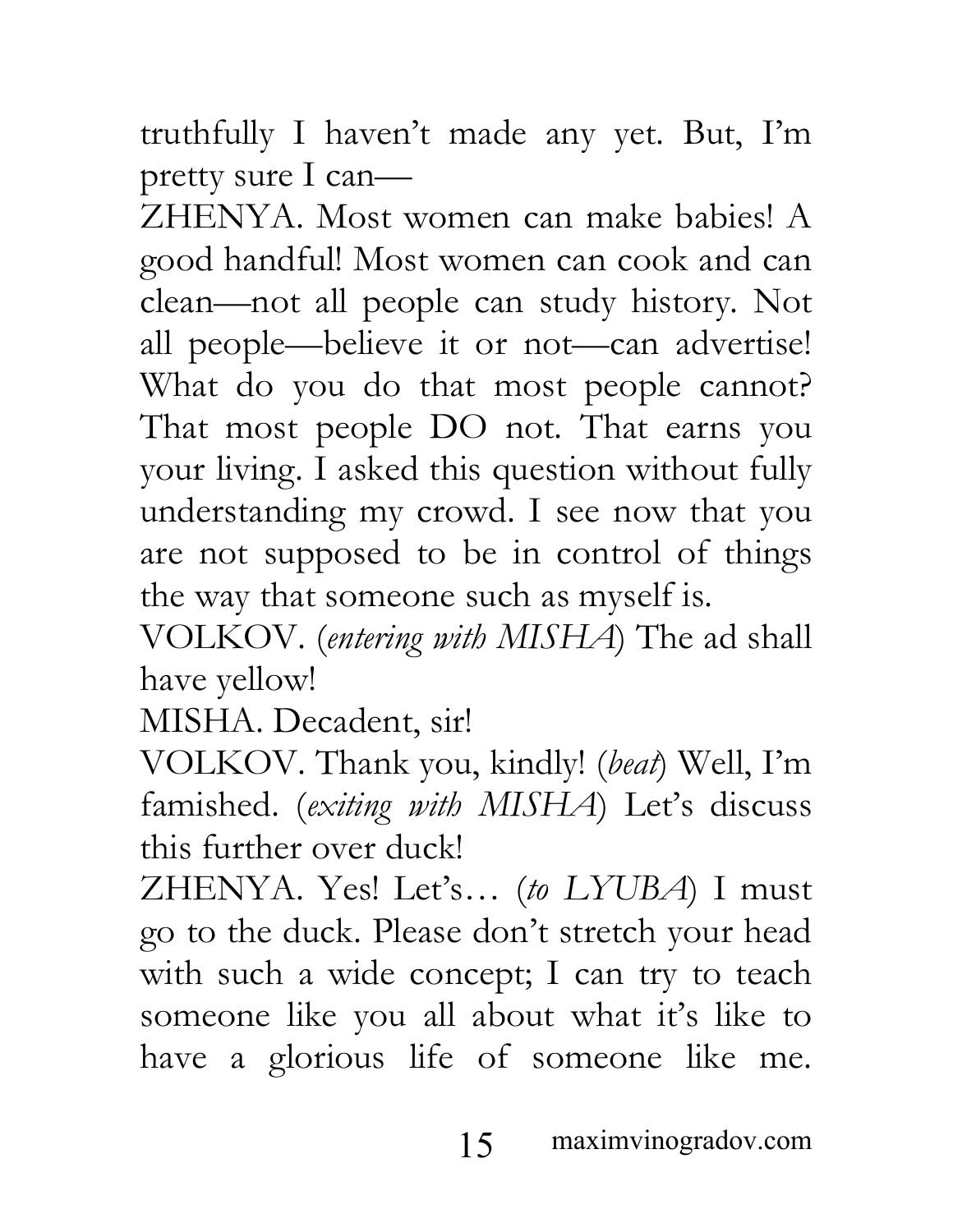(*exiting*) It was supposed to be a casual question.

*LYUBA pauses, now alone.*

LYUBA. What a life-shattering question. What do I do that others don't…? Well… that's a ridiculous question! I am named Lyuba! Most people don't do that! I am married to Misha! Nobody else is married to him! I would birth his children! That is something only I would do; academia is comedy! (*beat*) What on Earth do I do? I don't actually control nothing, do I? (*beat*) I will knock over a framed picture. This is in my jurisdiction. (*searching; there's still nothing*) I will do something else. I will… (*searching; quitting*) I don't control a single thing. MISHA. (*off*) Lyuba! LYUBA. Yeah? MISHA. (*off*) My mother may come later. Find her medicine for her! LYUBA. Groovy. One—Two—

BABA. (*off*) Mishugina!

LYUBA. Spin again!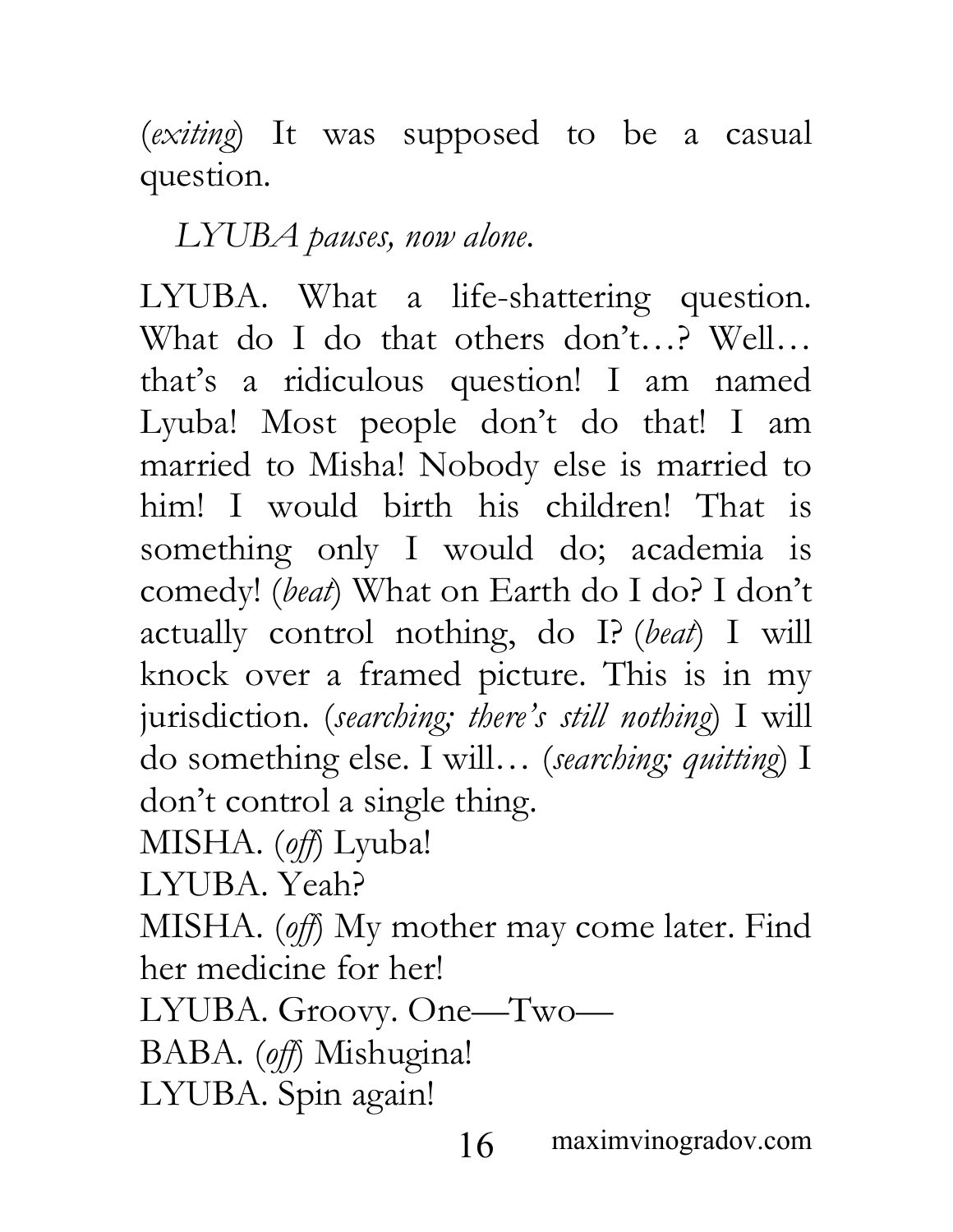BABA. (*entering*) Lyuba! Have you seen Misha? LYUBA. What's he look like?

BABA. Misha?

LYUBA. Yeah.

BABA. Your husband?

LYUBA. Oh, that Misha. He's upstairs.

BABA. I was supposed to get something from him…

LYUBA. He's upstairs.

BABA. But, I can't remember what.

LYUBA. Well, I guess you'll have to ask him upstairs.

BABA. Oh, but that's so embarrassing. Did he mention anything to you?

LYUBA. He… (*realizing*) Cabinet. Hold on a moment… Hold on a moment…

BABA. I was doing that.

LYUBA. Cabinet. I just had kind of an interesting revelation.

BABA. I don't have those anymore.

LYUBA. I can't remember what… it…

BABA. I can't remember if I have a dog or not, but something keeps coming into my house and I think it's only wise to pet it.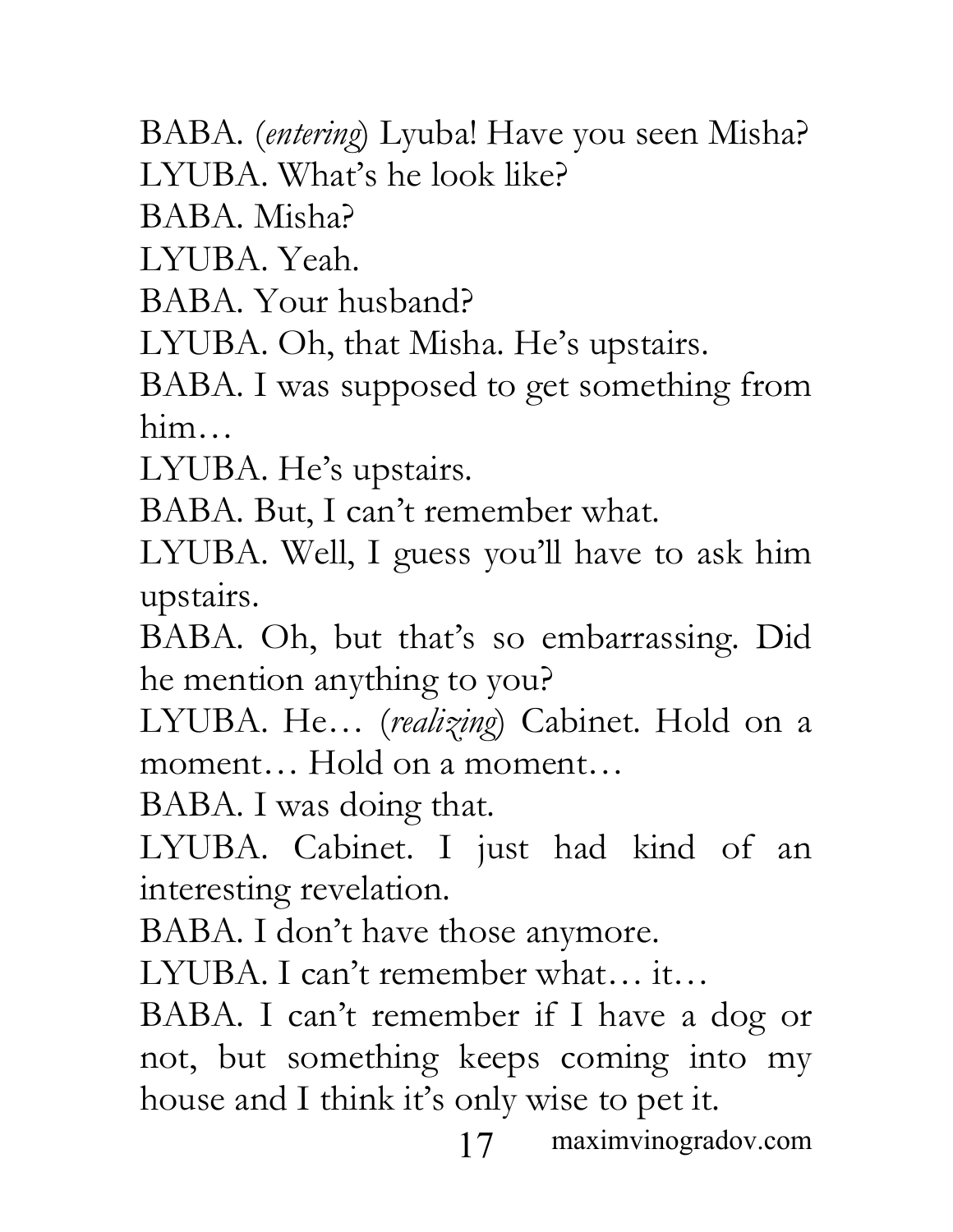LYUBA. You've been to the icebox.

BABA. Ah?

LYUBA. You went to get it from the cabinet by the icebox…

BABA. Get what?

LYUBA. Your medicine. We do this a lot.

BABA. Oy! Yes! Yes! That's right! The medicine!

LYUBA. Hold on, I can't remember the icebox, either.

BABA. Oh, let me go see. (*searching*) Yes, there's a cabinet!

LYUBA. Why can't I remember what that cabinet looks like…?

BABA. Yes. It isn't here, dearie.

LYUBA. Then that's the wrong cabinet.

BABA. Well, then why direct me here?

LYUBA. There are two. You're at the wrong one. What does that make the other one?

BABA. My medicine isn't here, dearie.

LYUBA. It's in the other one.

BABA. Which other one?

LYUBA. There are two cabinets—The other cabinet—It's over there.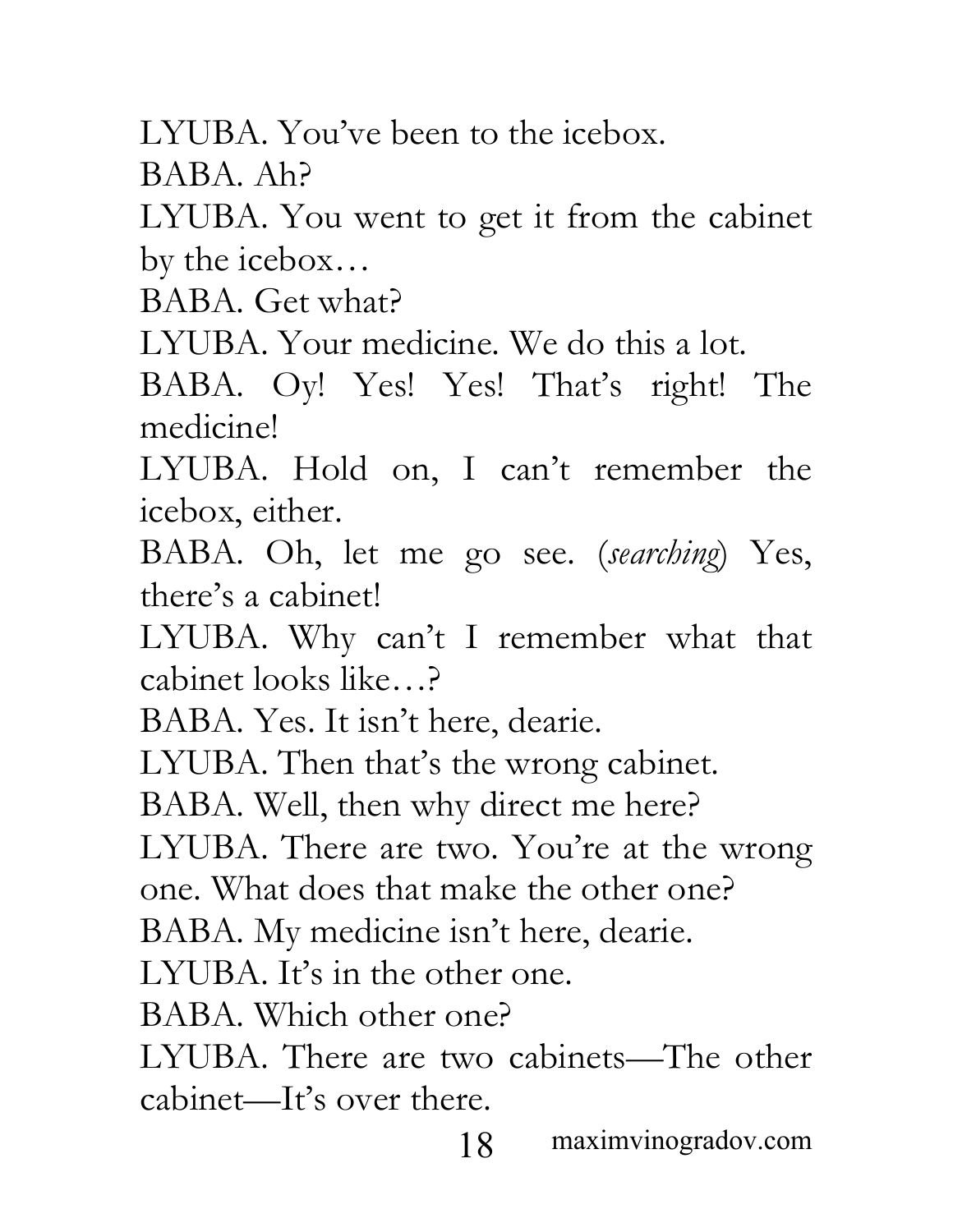BABA. I'm looking in the cabinet! LYUBA. The other one! BABA. I don't understand. LYUBA. It's—right—there! BABA. Oy! (*procuring the pill bottle*) I found it. LYUBA. What is…? (*re: pill bottle*) Are you… Are you sure you didn't come in with that? BABA. (*exiting*) Yes! LYUBA. All right… All right… MISHA. (*off*) Lyuba! (*beat*) Lyuba…! (*entering*) Lyuba! Did you not hear me? LYUBA. Uh… Misha… Have you seen our cabinet? MISHA. Was there a break in?! Did they take the cabinet?

LYUBA. No—Hold on, what?! Why would they—When did we buy that cabinet?

MISHA. Don't frighten me like that! Is that student getting to your head?

LYUBA. A bit—Actually! Misha, what do I do?

MISHA. Pardon?

LYUBA. What do I do? I'm always here. That's what I do. I'm here. I'm only here.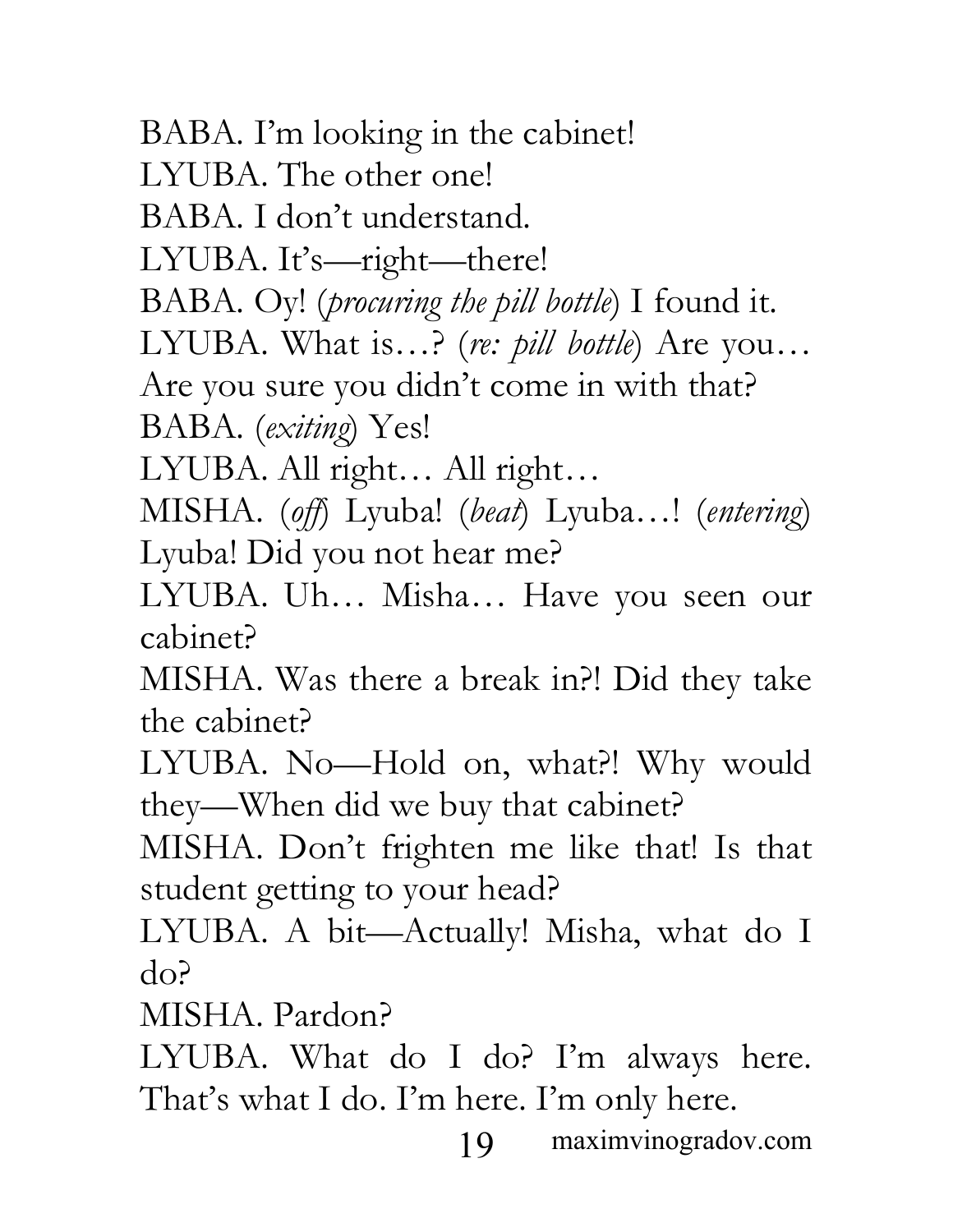MISHA. Look, Lyuba, the Volkovs are coming for dinner.

LYUBA. Okay.

MISHA. You'll need to prepare dinner.

LYUBA. Right.

MISHA. For five. They're bringing that student

LYUBA. What? Really? They are?

MISHA. Yes.

LYUBA. What shall we make? Duck?

MISHA. Duck! Well, perhaps not. You wouldn't want to offend Mourka…

LYUBA. How so?

MISHA. You're a wonderful cook, and she… well… I'm still scraping orange peel off my molars.

LYUBA. Yes, of course, dear. I'll make something else.

MISHA. That's a pretty girl.

LYUBA. (*thinking*) Misha…

MISHA. Yes?

LYUBA. (*feeling teeth*) Nothing…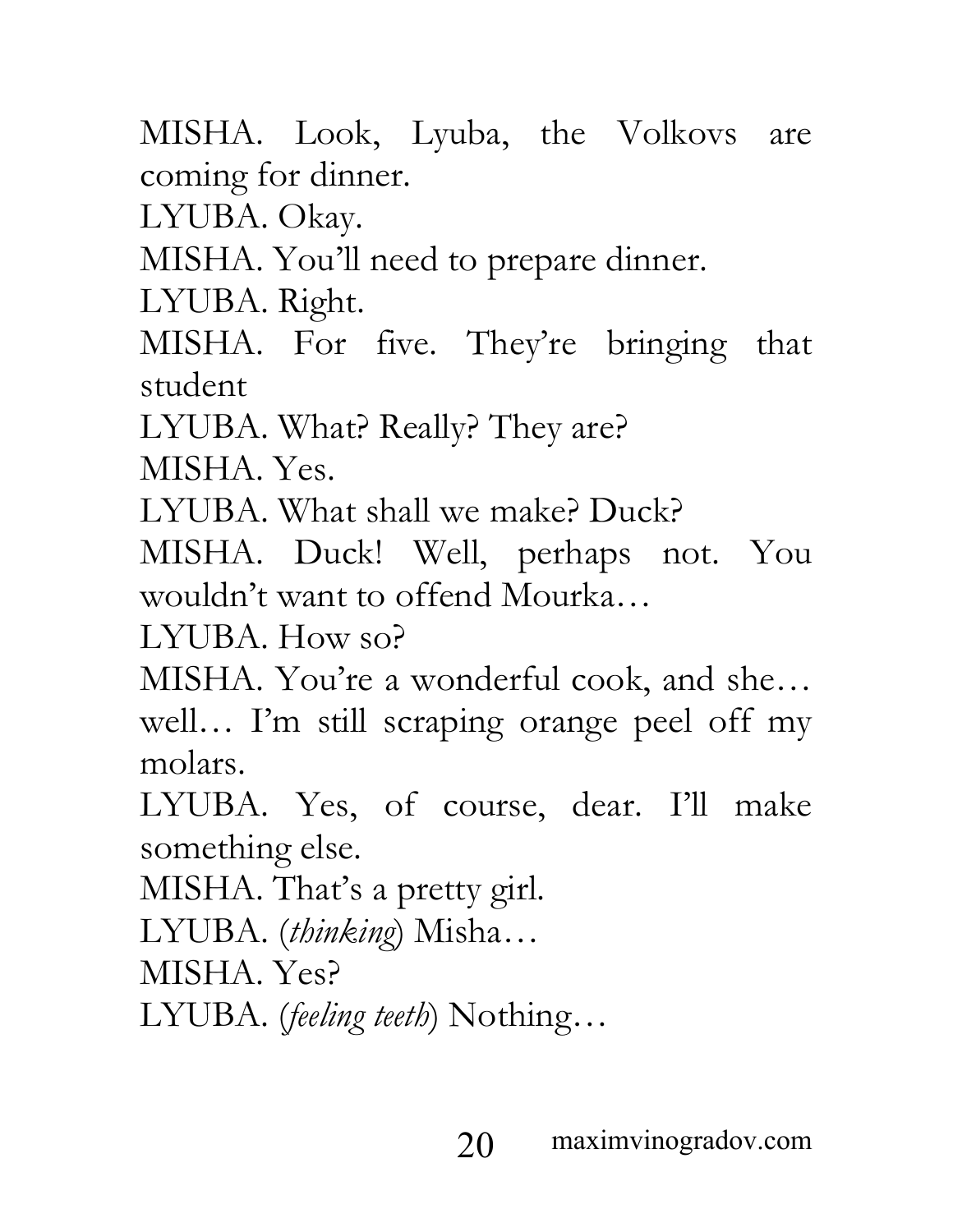VOLKOV. (*entering with MOURKA and ZHENYA*) Misha Sharik! Ah, what a beautiful home! And this is your wife!

LYUBA. This is Lyuba!

ZHENYA. Hello, Lyuba!

VOLKOV. Lyuba, this is Zhenya Evgenievich Onegin!

LYUBA. Hello, Zhenya!

MOURKA. (*beat*) Mourka.

ZHENYA. What are we having tonight? LYUBA. Uh…

ZHENYA. (*beat*) Mmm! My favorite!

LYUBA. Hold on… We're having…

MISHA. Lyuba… Tell them what you made for them.

LYUBA. Uh... right... right. We're having...

VOLKOV. (*beat*) Ah! I get it! It's a surprise! Chef's inspiration! I do love a good surprise! Well played, Lyuba!

MISHA. Oh, but, of course!

21 maximvinogradov.com VOLKOV. Yes! Mourka, will you go help Lyuba with her surprise? Meanwhile, the men shall discuss a new ad Misha Sharik has been working on! (*contemplating*) Come, Zhenya…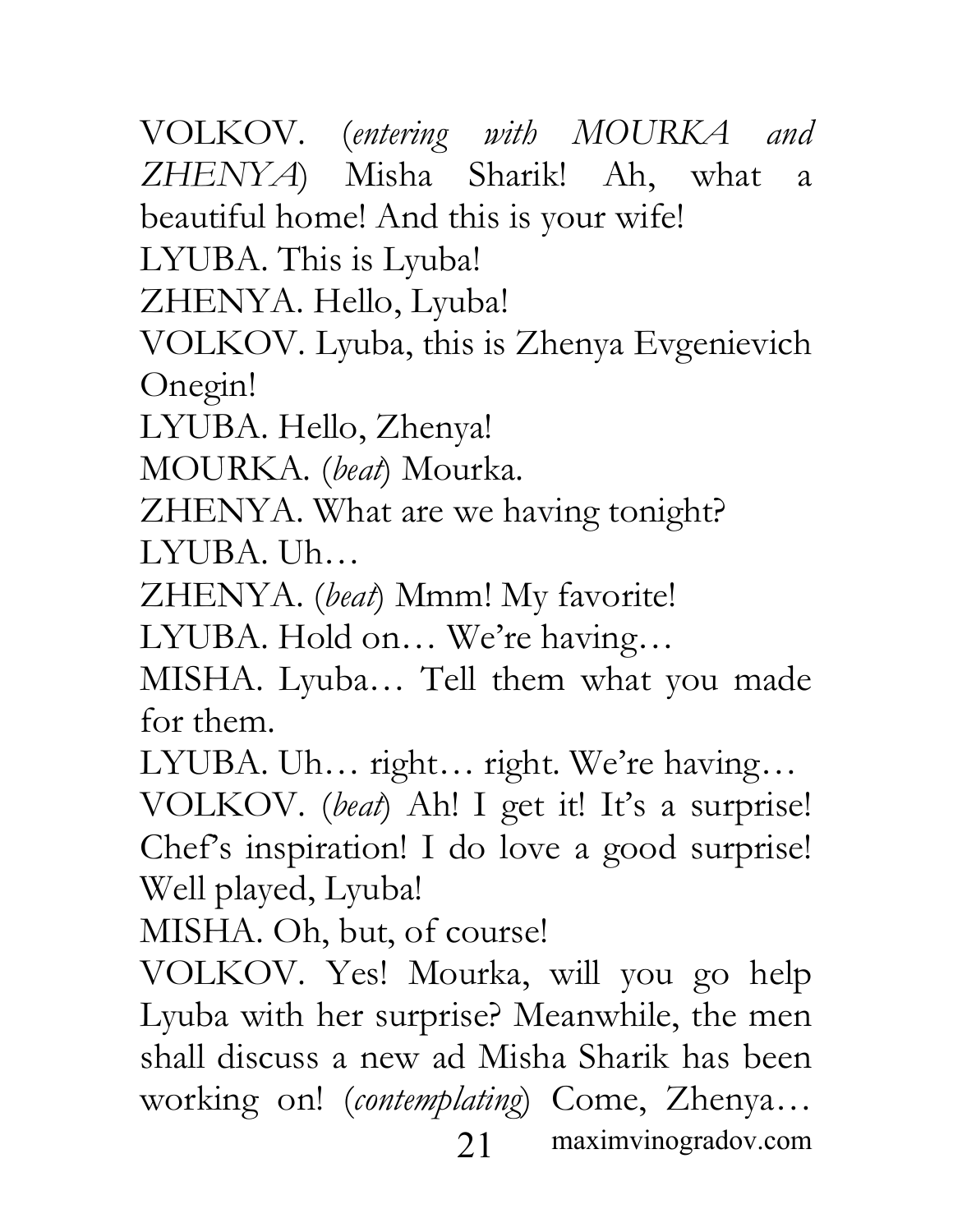(*exiting with MISHA and an excited ZHENYA*) We could… use an academic head in this!

MOURKA. Now, Lyuba, what have you crafted?

LYUBA. Uh… well… my husband said no duck… so I didn't cook a duck.

MOURKA. It smells delightful!

LYUBA. Does it? Really? What? What does it smell like?

MOURKA. Oh, I can't tell what meat, but I do smell some garlic to it!

LYUBA. Yeah, okay… garlic! Mourka, I'm losing my mind.

MOURKA. Is this akin to that stomach incident from yesterday?

LYUBA. What?

MOURKA. Now, I'm no botanist, but I don't think one can misplace these things.

LYUBA. I don't mean I literally—What—? Does a botanist not study plants?

MOURKA. Have you prepared the side dish? LYUBA. No, look, hold on—

MOURKA. You haven't prepared the side dish!?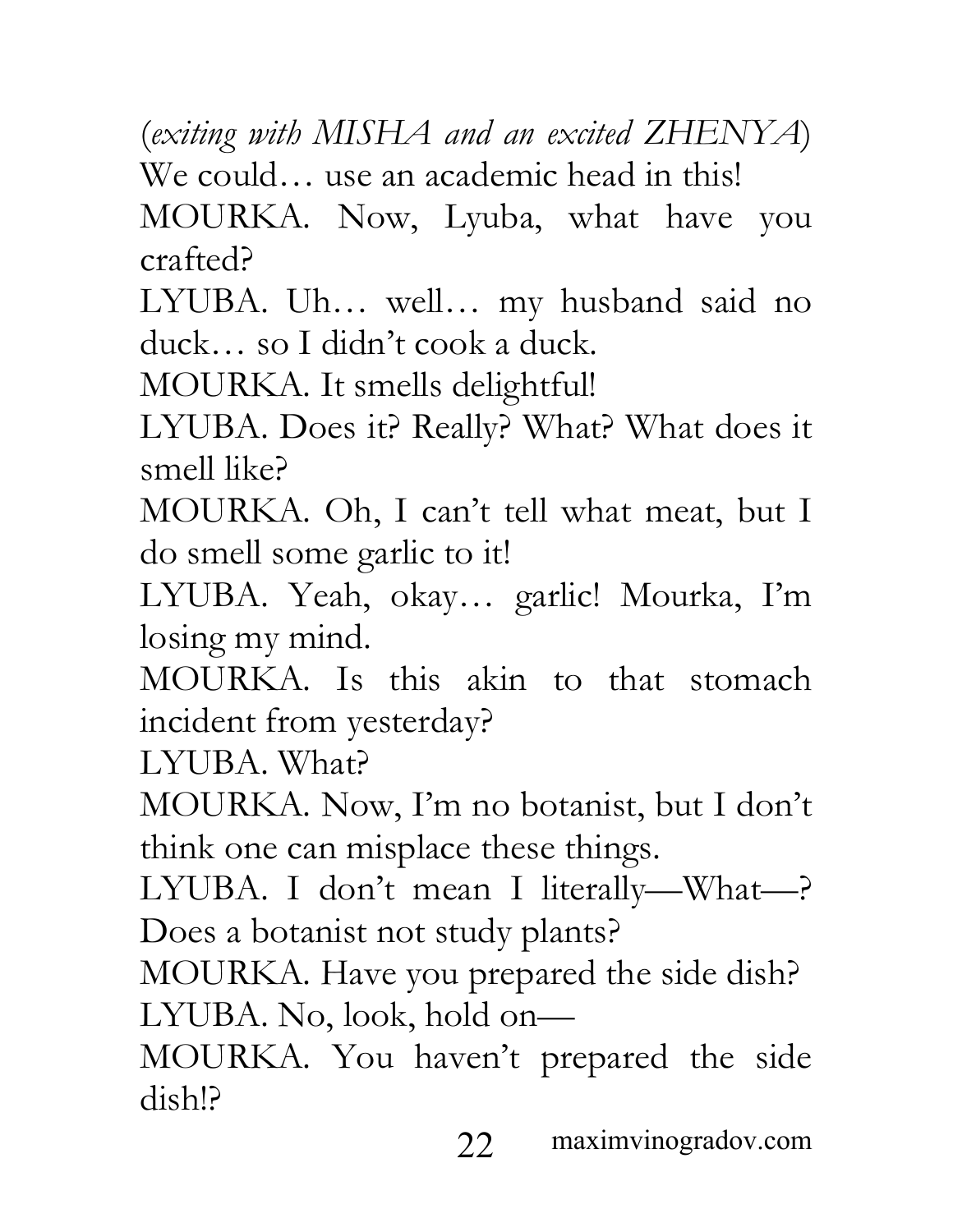LYUBA. No, I did—I don't know! Look, I think I'm losing my mind!

MOURKA. I think you are mistaken, for it is impossible to lose these—

LYUBA. Do you have orange peel in your teeth?

MOURKA. What is that supposed to mean? LYUBA. (*feeling teeth*) 'Cause I… don't.

MOURKA. If you have something to say about my duck you should let it out.

LYUBA. I can't.

MOURKA. Don't be modest; it will only make me a better cook.

LYUBA. I really can't!

MOURKA. Please—

LYUBA. I actually can't because I don't have any orange peel in my teeth!

23 maximvinogradov.com MOURKA. So, you thought it was tasty? LYUBA. What!? I can't comment because I don't remember eating anything last night! I don't remember making whatever I made that apparently smells awesome! I don't even smell it! I just remember being in your house, then I was here… and this is our house… I am a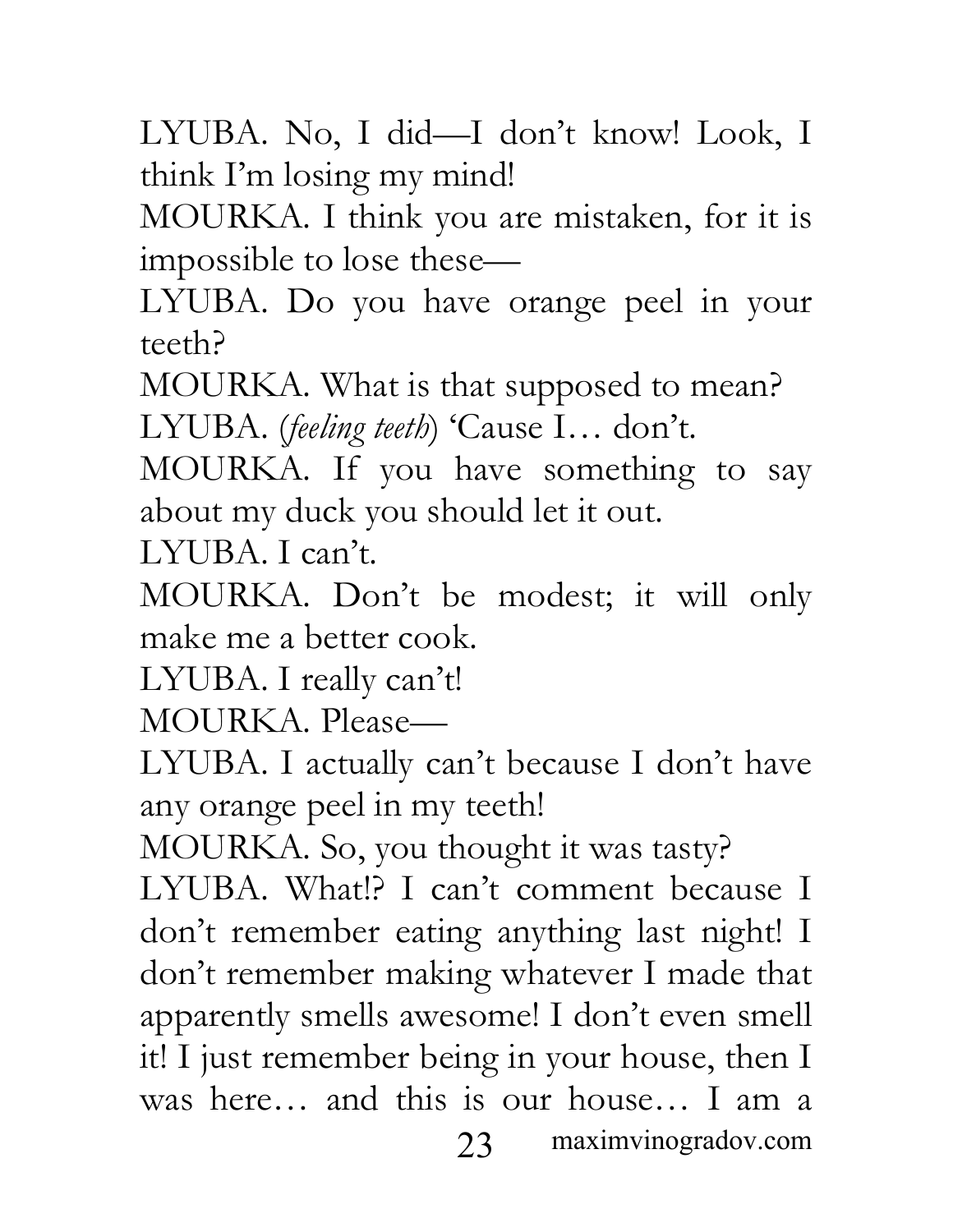million percent positive that there is furniture in my house but where is it!?

MOURKA. My duck was not tasty?

LYUBA. Are you kidding me? Do these all not sound like problems!?

MOURKA. But, of course it sounds like a problem!

LYUBA. What do I do?

MOURKA. Don't use orange peel!

LYUBA. NOT THE DUCK! I am not talking about the duck right now!

MOURKA. Well, I'm aware! Your husband advised something else!

LYUBA. MOURKA! (*beat*) Can you do me a favor?

MOURKA. Certainly!

LYUBA. Can you go in the kitchen and look in the oven and… just tell me what you see? Is it chicken? Kotleti? Stroganoff? I definitely would make stroganoff.

MOURKA. I don't understand.

LYUBA. The surprise. I'm surprising you. With food. Go look at it.

24 maximvinogradov.com MOURKA. (*searching; finding*) Oh! How lovely!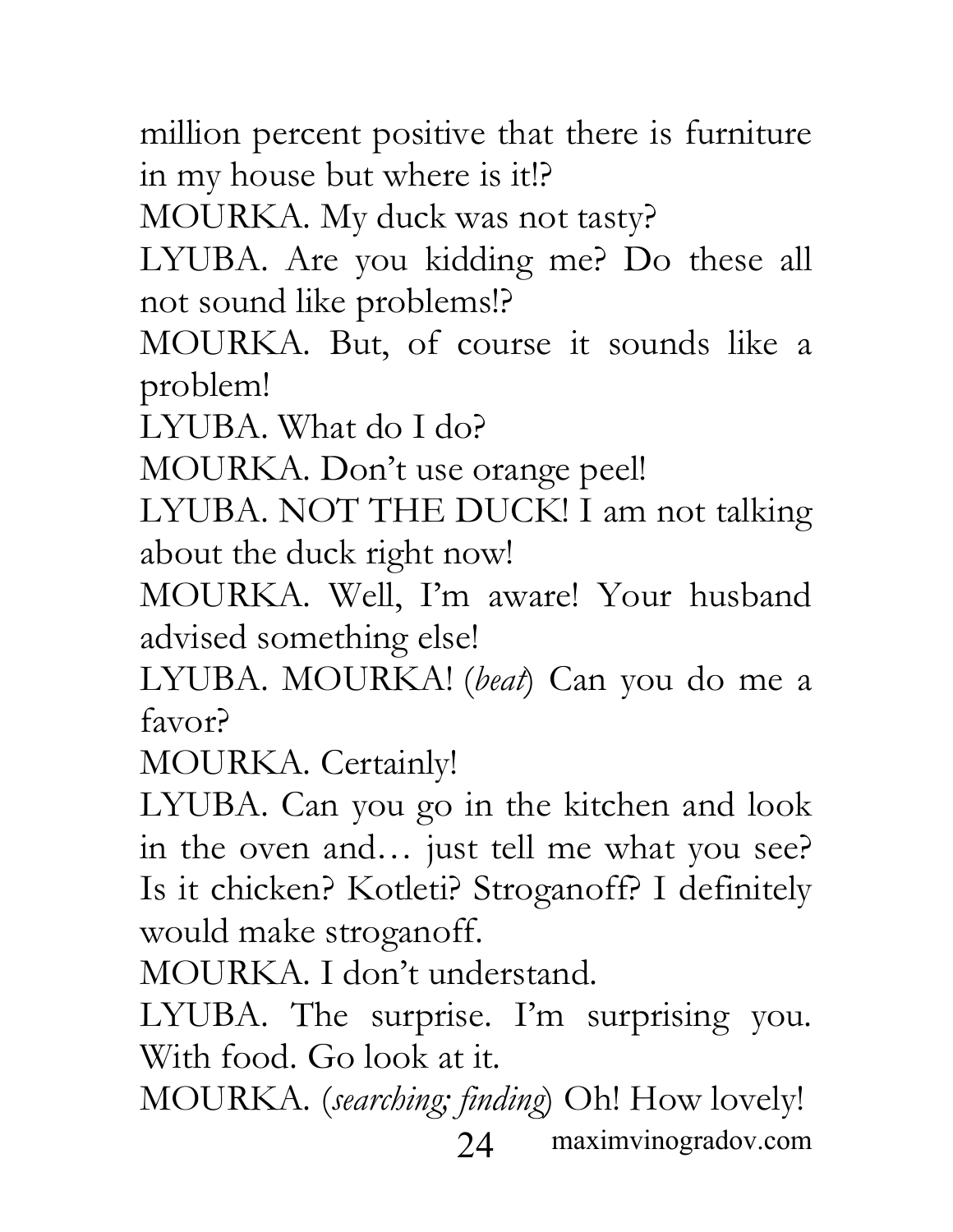LYUBA. Yes?

MOURKA. Well, I haven't had any in ages! LYUBA. You haven't had… stroganoff?

MOURKA. Yes! Stroganoff!

LYUBA. Stroganoff? Right! It is stroganoff! Beef stroganoff. Tasty. You're right.

MOURKA. Oh, I can't remember the last time I had stroganoff!

LYUBA. Cool, so I made—Y'know what? Now that I think about it, neither can—

VOLKOV. (*entering*) And what about the title? MISHA. (*entering with ZHENYA*) Well, we were thinking of putting it in black.

VOLKOV. Black on red! Scandalous!

ZHENYA. Yes, I think black on red is quite the—!

VOLKOV. Yes, that's good. Ah, ladies! What are we having?

LYUBA. We are having beef strrrr—(*stopping herself*)

VOLKOV. (*beat*) Beef stroganoff? Is that the surprise?

LYUBA. I'm just a bit boggled. Mr. Volkov, would you like to take part in a game?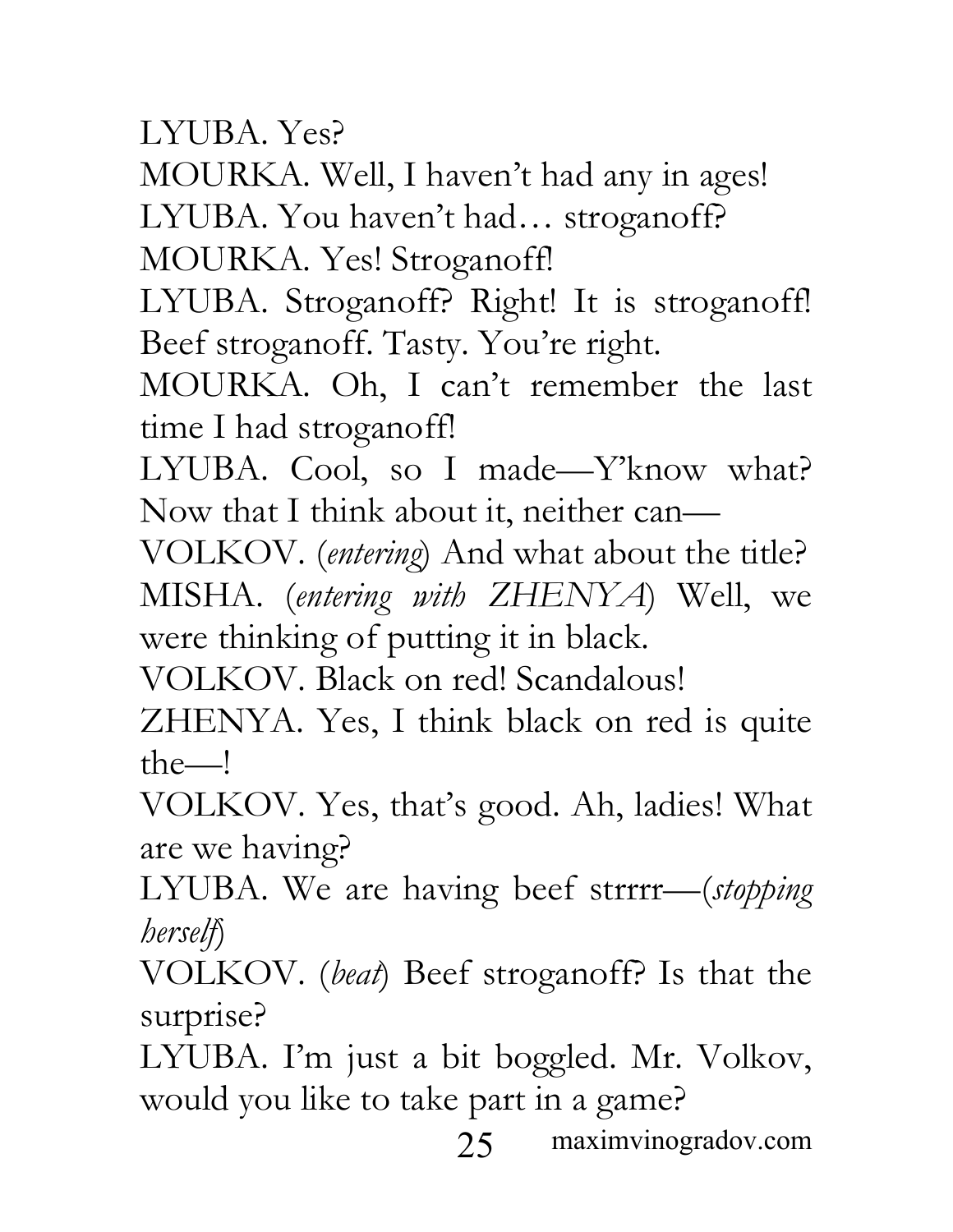VOLKOV. I would adore it!

LYUBA. Here's how it goes: you go in the kitchen and see what's in the oven. Then you tell me what it is.

MISHA. Lyuba, that's dumb—

VOLKOV. It sounds delightful! I shall do so! MOURKA. I saw beef stroganoff!

LYUBA. She said that saw that I made beef stroganoff. And you see…

VOLKOV. (*searching; finding*) Beef stroganoff! LYUBA. No kidding…

VOLKOV. Ha! You know what? That WAS kind of dumb!

MISHA. I'm sorry, sir. How about we go enjoy the stroganoff?

VOLKOV. Why, but of course! (*exiting with MISHA and MOURKA*) Mourka, please lead the way!

LYUBA. I don't know what's happening.

ZHENYA. Pardon?

LYUBA. I think I'm losing it. Like, really losing it. I don't know what's happening. I don't remember making that.

ZHENYA. Yes, that's quite interesting…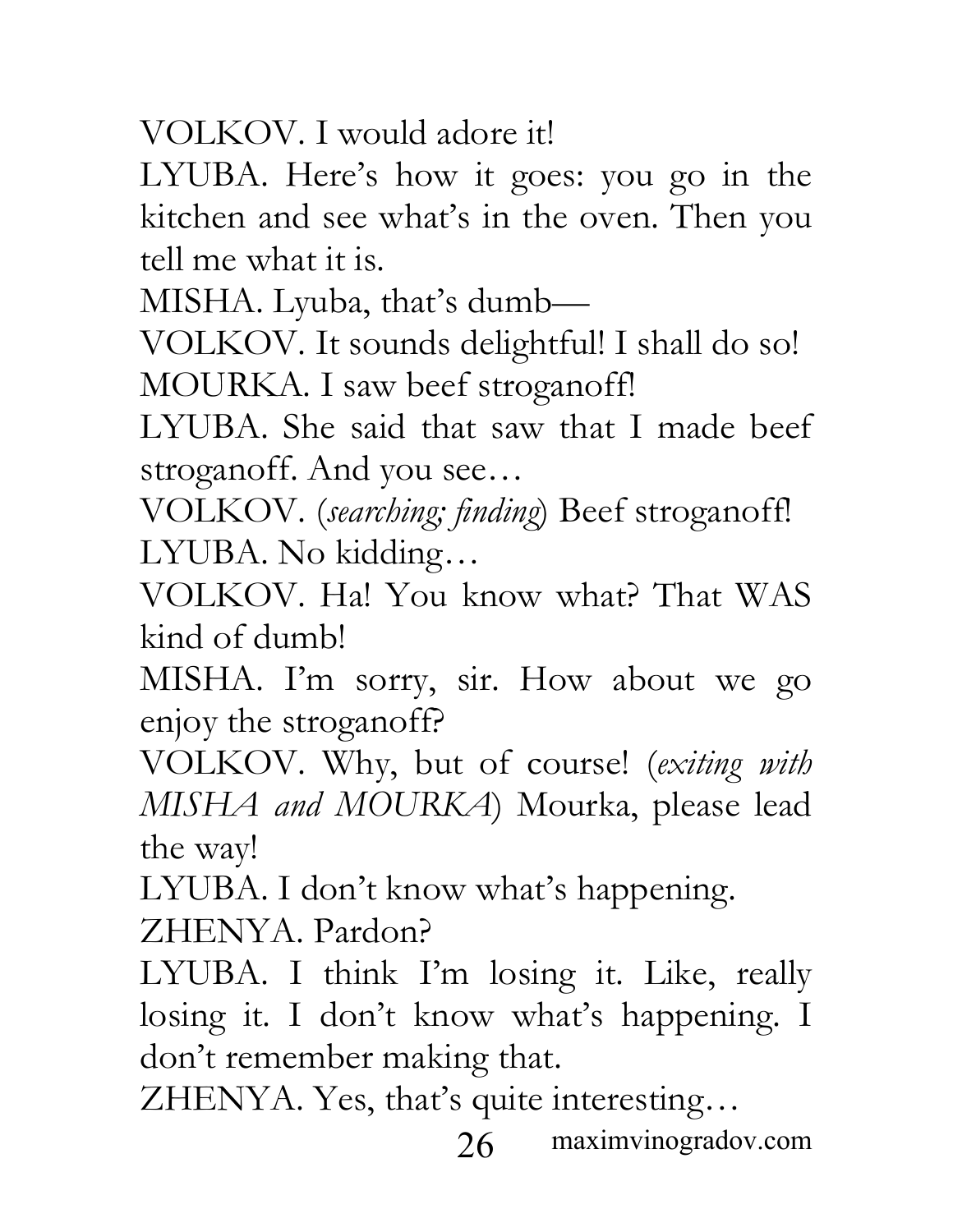LYUBA. Zhenya, I need a favor.

ZHENYA. I might do it.

LYUBA. In that room there's a cabinet by the icebox. There's medicine in that cabinet. I need you to bring it to me, please.

ZHENYA. (*searching*) There's nothing in this—

LYUBA. Other cabinet.

ZHENYA. Other cabinet. (*procuring pill bottle*) What is it?

LYUBA. My mother-in-law's. They're to help her memory. Do you remember when we first met? Because I remember it like it was…

ZHENYA. … yesterday…? It was!

LYUBA. Like it was… ten minutes ago, give or take.

*LYUBA opens the pill bottle and examines a pill. She puts it in her mouth.*

ZHENYA. Do you remember making the stroganoff now? If it helps, I think you used garlic, but I'm no—

*LYUBA confusedly takes another pill.*